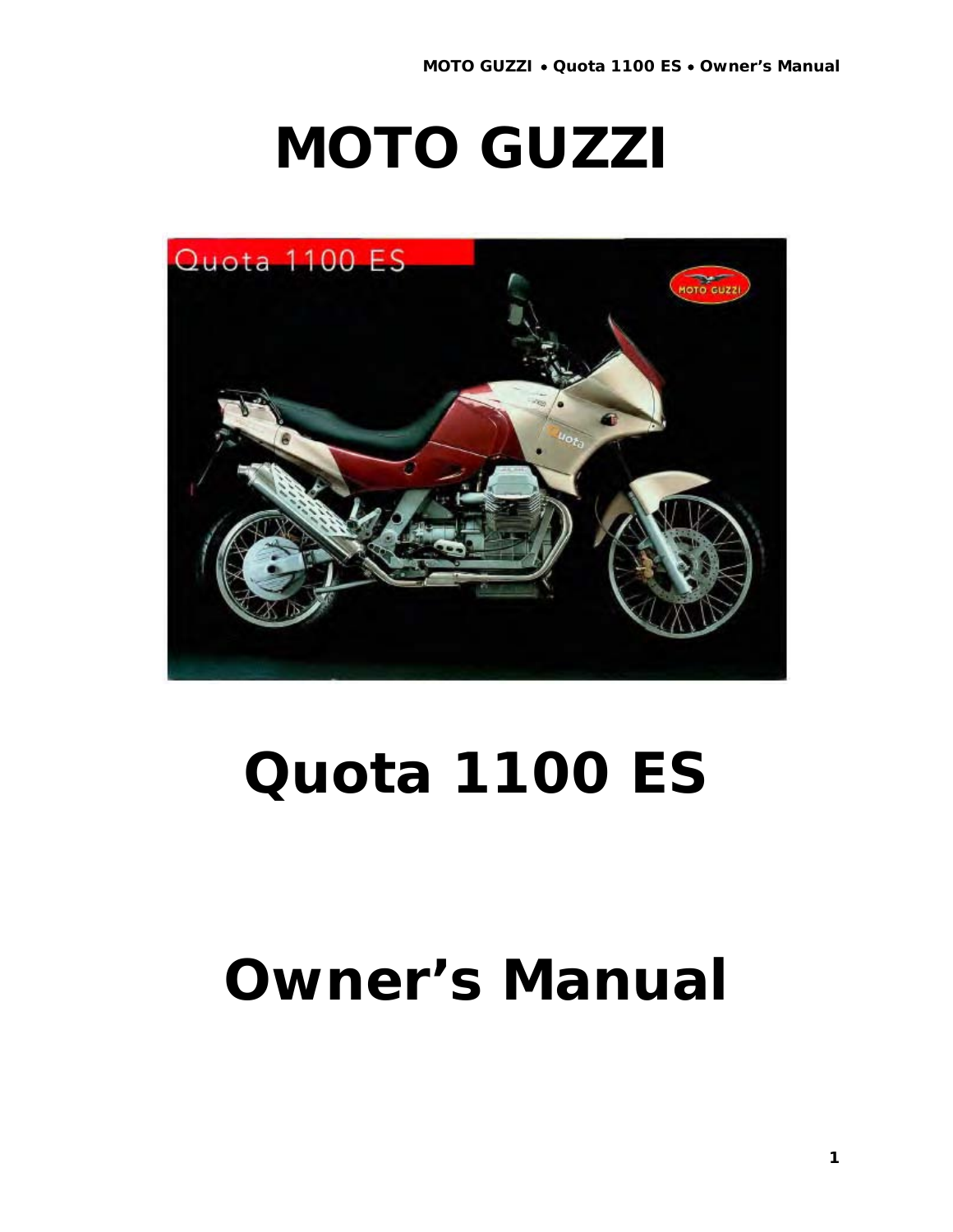The illustrations and description in this booklet are indicative only and the manufacturer reserves itself the right to introduce any modification it may deem necessary for better performance or for constructive or commercial reasons without prior notice.

Dear rider

First of all we wish to thank you for choosing this motorcycle of our production.

By following the instructions outlined in this manual you will ensure your bike a long and troublefree life.

Before riding, please read thoroughly this manual in order to know your motorcycle's features and how to operate it safely.

All major checking and overhaul jobs are best carried out by our dealers who have the necessary facilities to quickly and competently repair your Moto Guzzi.

Repairs or adjustments by any other than a Guzzi dealer during the warranty period could invalidate the warranty right.

**IMPORTANT** - The text is supplemented with schematic illustrations for quick reference and better understanding of the subjects concerned.

This manual contains some special remarks:

 **Accident prevention rules for the mechanic and for the personnel working nearby.** 

 $\blacksquare$  Possibility of damaging the motorcycle and/or its components.

 **Additional information concerning the job being carried out.**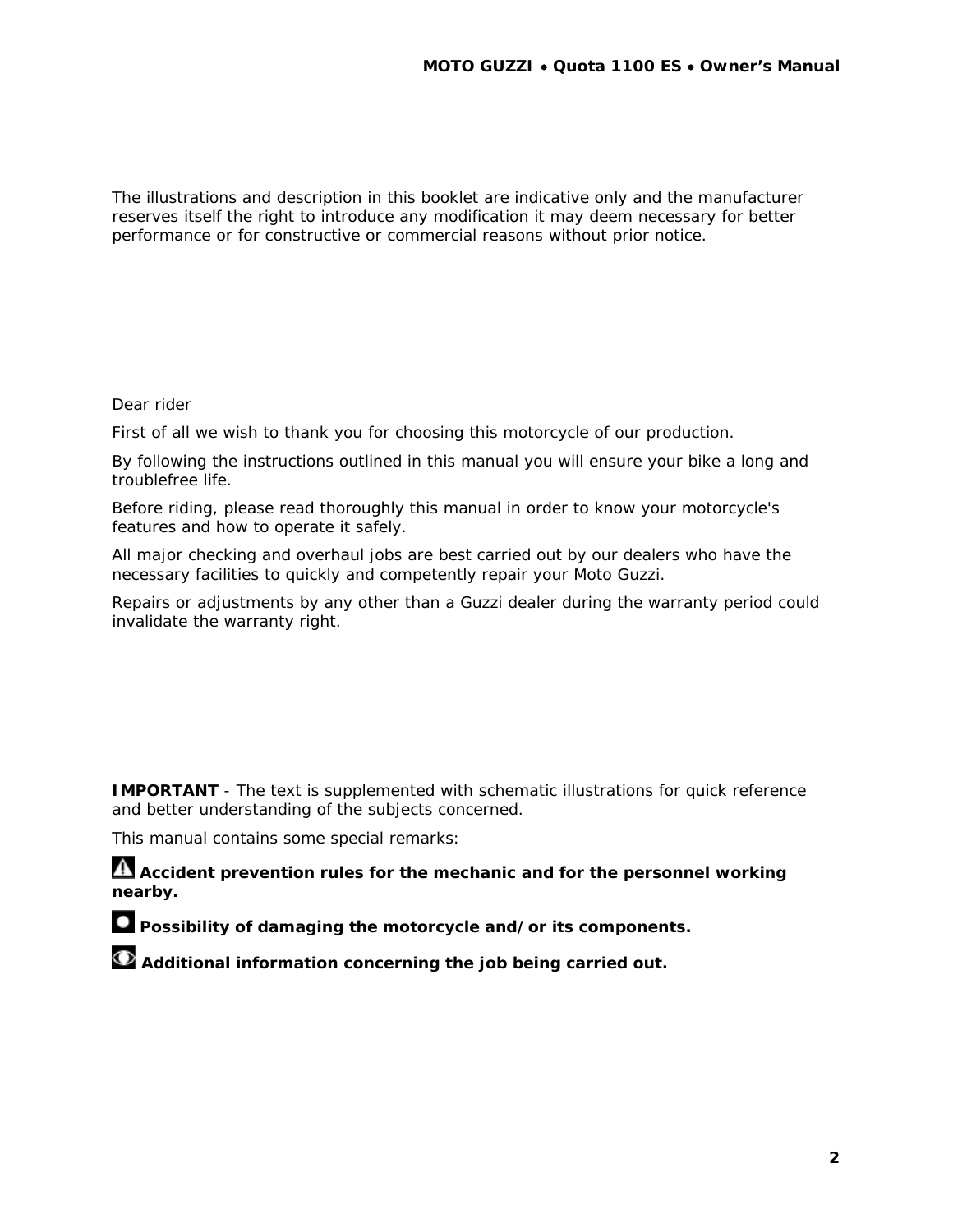# <span id="page-2-0"></span>**CONTENTS**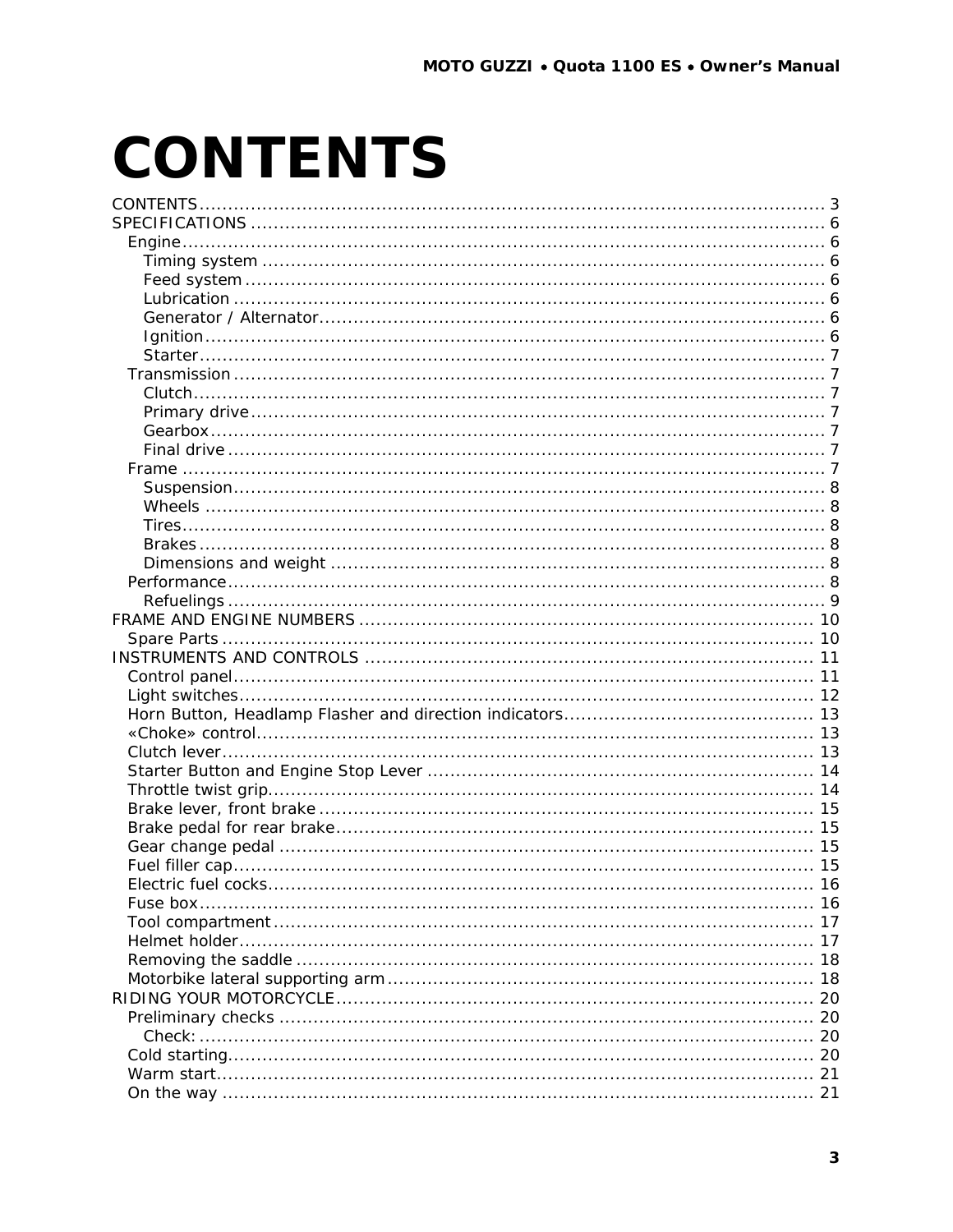| 38 |
|----|
| 38 |
| 39 |
| 39 |
| 40 |
|    |
|    |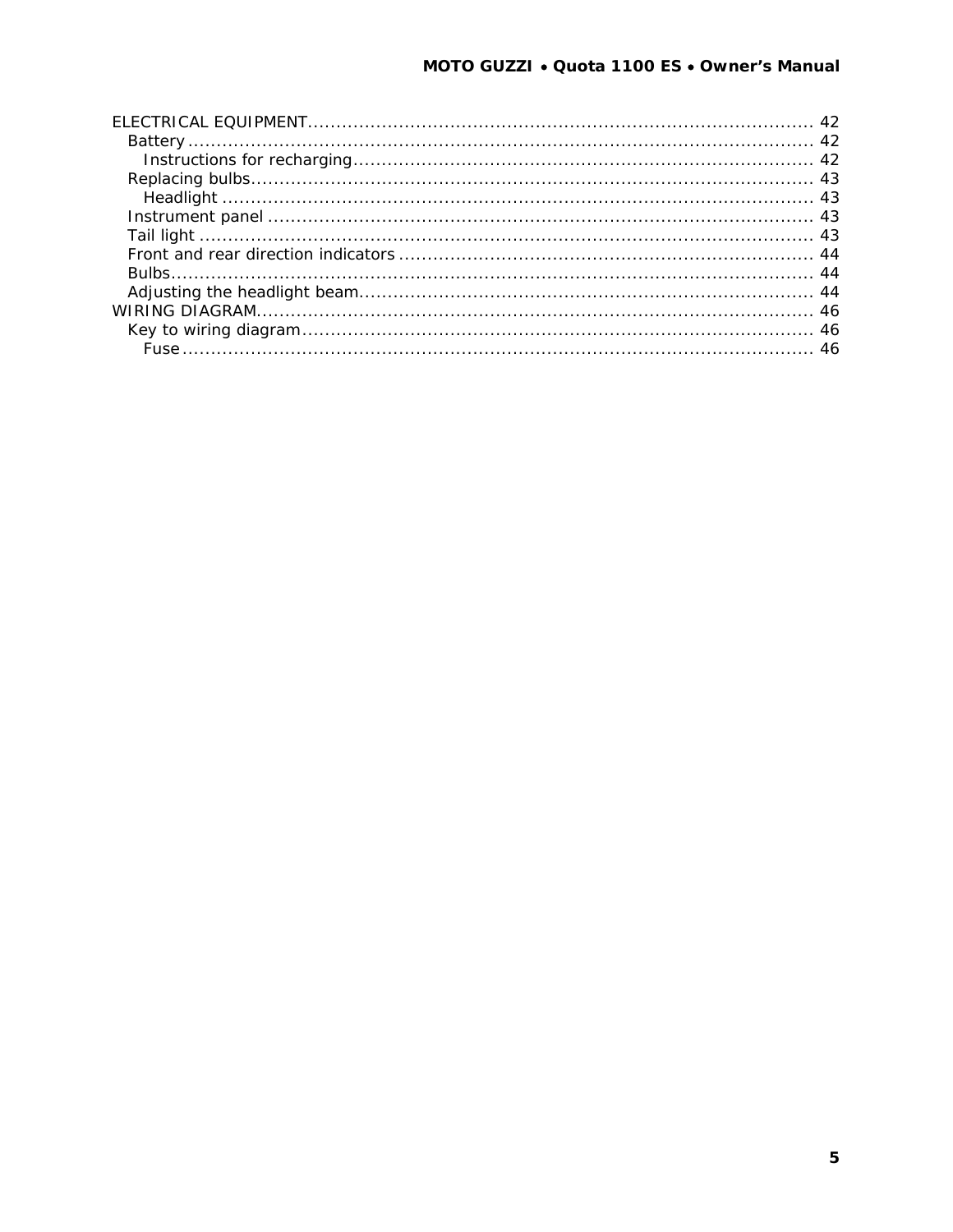# <span id="page-5-0"></span>**SPECIFICATIONS**

## **Engine**

4-stroke, twin cylinder

| 4-Stroke, twin cylinger |                               |
|-------------------------|-------------------------------|
| Cylinder configuration: | $90^\circ$ V-twin             |
| Bore:                   | 92 mm                         |
| Stroke:                 | 80 mm                         |
| Capacity:               | 1064 cc                       |
| Compression ratio:      | 9.5:1                         |
| Max. torque:            | Nm 85 (kgm 8.7) at 3,800 rpm  |
| Max. power:             | Kw 51 (CV 70) a 6,400 rev/min |

## **Timing system**

With rods and rockers and 2 valves per cylinder. One camshaft in the crankcase driven by duplex chain with automatic chain tensioner.

### **Feed system**

Indirect electronic injection, timed sequential MAGNETI MARELLI IAW 15M "Alfa-N" system, single throttlebody, Weber IW031 injectors, electric pump with pressure regulator, digital control of optimized injection times.

### **Lubrication**

Pressure fed by gear pump.

Wire mesh and cartridge filters on oil sump.

Normal lubrication pressure  $3.8 + 4.2$  kg/cm<sup>2</sup> (pressure valve on oil sump).

Low oil pressure sensor (electrical) on crankcase.

### **Generator / Alternator**

On front of crankshaft.

Output power: 350W at 5000 rev./min. (14V - 25A).

### **Ignition**

"MAGNETI MARELLI" Inductive discharge digital electronics.

| Spark plugs:     | NGK BPR 6 ES.      |
|------------------|--------------------|
| Spark plug gap:  | $0.7 \, \text{mm}$ |
| 2 ignition coils | mounted on frame.  |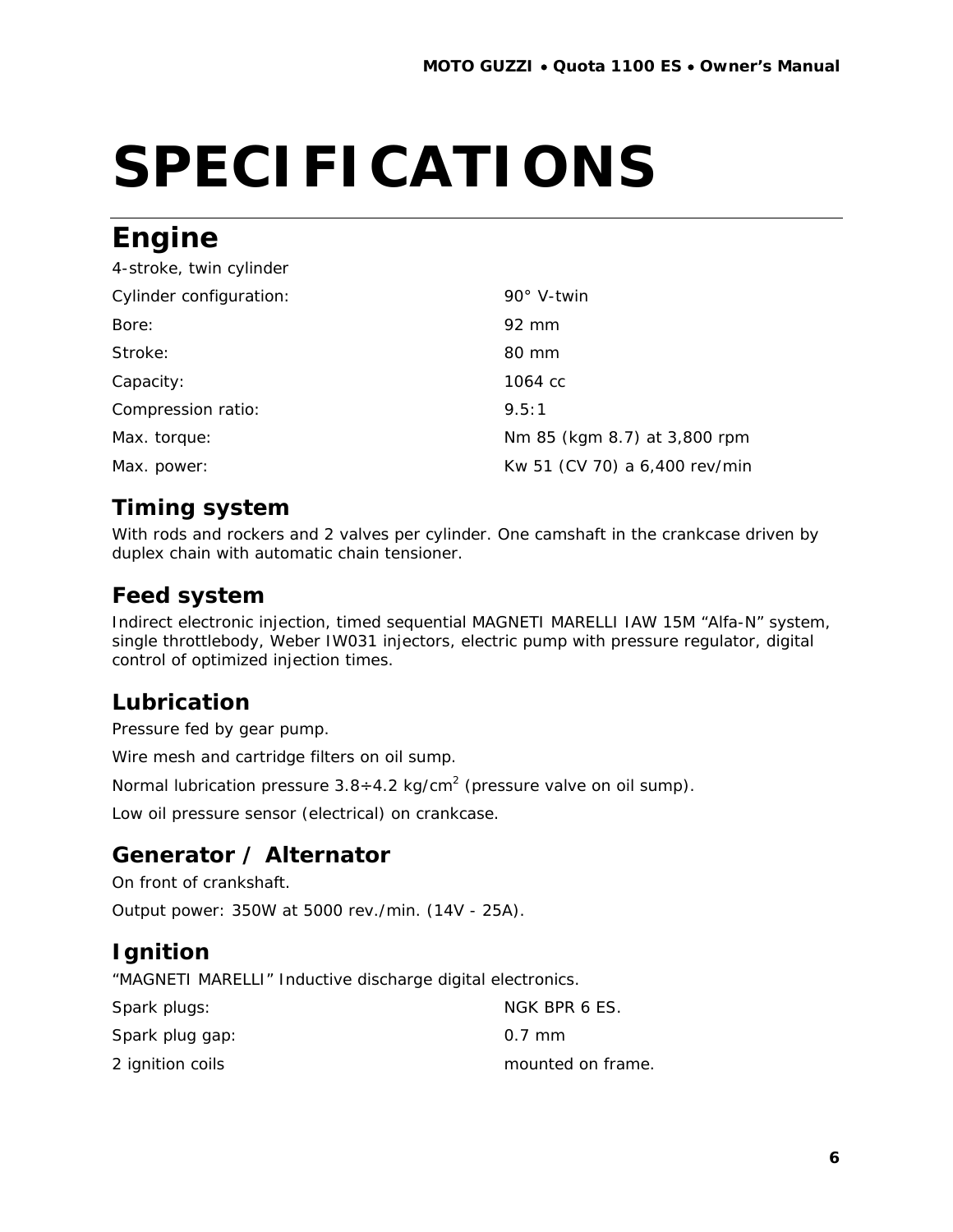## <span id="page-6-0"></span>**Starter**

Electric starter motor 12V-1.2 Kw with electromagnetic ratchet control. Ring gear on the

flywheel. START  $\langle \cdot \rangle$   $\rightarrow$  push-button on right handlebar.

# **Transmission**

## **Clutch**

Dry, twin driven plates. Located on engine flywheel. Clutch lever on left handlebar.

## **Primary drive**

With helical gears, 1:1.3529 (Z=17/23).

## **Gearbox**

5-speed, front engaging, constant mesh.

Incorporated Cush drive

Control pedal on left side of machine.

Gear ratios:

| $1^{st}$ 1:2      | $(Z=14/28)$ |
|-------------------|-------------|
| $2^{nd}$ 1:1.3158 | $(Z=19/25)$ |
| $3^{rd}$ 1:1      | $(Z=23/23)$ |
| $4^{th}$ 1:0.8462 | $(Z=26/22)$ |
| $5^{th}$ 1:0.7308 | $(Z=26/19)$ |

## **Final drive**

Cardan shaft with gears Ratio: 1:4.125 (Z=8/33) Overall gear ratios (engine-wheel)  $1<sup>st</sup>$  gear = 1:11.1618  $2^{nd}$  gear = 1: 7.3433  $3<sup>rd</sup>$  gear = 1: 5.5809  $4^{th}$  gear = 1: 4.7223  $5<sup>th</sup>$  gear = 1: 4.0783

## **Frame**

Double steel rectangular bar with double cradle.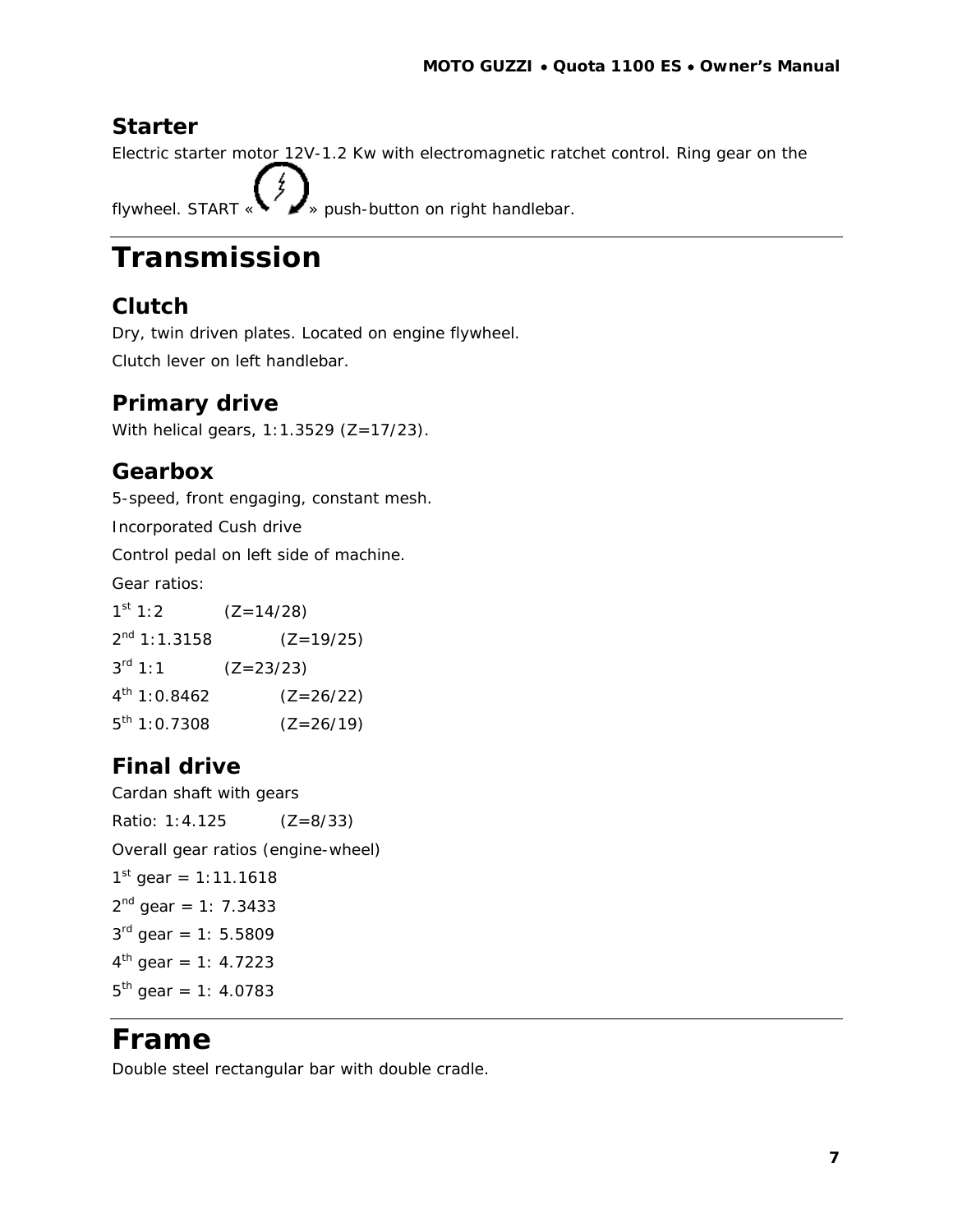## <span id="page-7-0"></span>**Suspension**

Front: Marzocchi tele-hydraulic forks.

Rear: adjustable rectangular swinging arm with SACHSBOGE adjustable single shock absorber.

## **Wheels**

Spoked, with aluminum rims.

- Front: 1.85"x21"
- Rear: 2.75"x17"

### **Tires**

- Front: 90/90-21 54H
- Rear: 130/80-R17 65H

### **Brakes**

Front: Two fixed disks with floating caliper with two parallel pistons. Hand lever control located on the righthand side of the handlebar.

- disk Ø 296 mm;
- braking cylinder Ø 30/32 mm;
- pump  $\varnothing$  16 mm.

Rear: Disk with floating caliper with two parallel pistons.

Pedal lever control located in the centre on the righthand side of the vehicle.

- disk Ø 260 mm;
- $-$  braking cylinder  $\varnothing$  28 mm;
- pump  $Ø$  13 mm.

### **Dimensions and weight**

| Wheelbase                  | $1.600 \; m$      |
|----------------------------|-------------------|
| Overall length             | $2.260 \text{ m}$ |
| Overall width              | $0.935 \; m$      |
| Height (with screen)       | 1.355 m           |
| minimum height from ground | $0.170 \; m$      |
| Weight (dry)               | 245 kg            |
|                            |                   |

## **Performance**

Maximum speed with rider only on board and without accessories: 190 km/h. Fuel consumption: 4.9 liters for 100 km (CUNA standards).

**N.B. - On request the motor vehicle can be equipped with a large capacity removable sidebags.**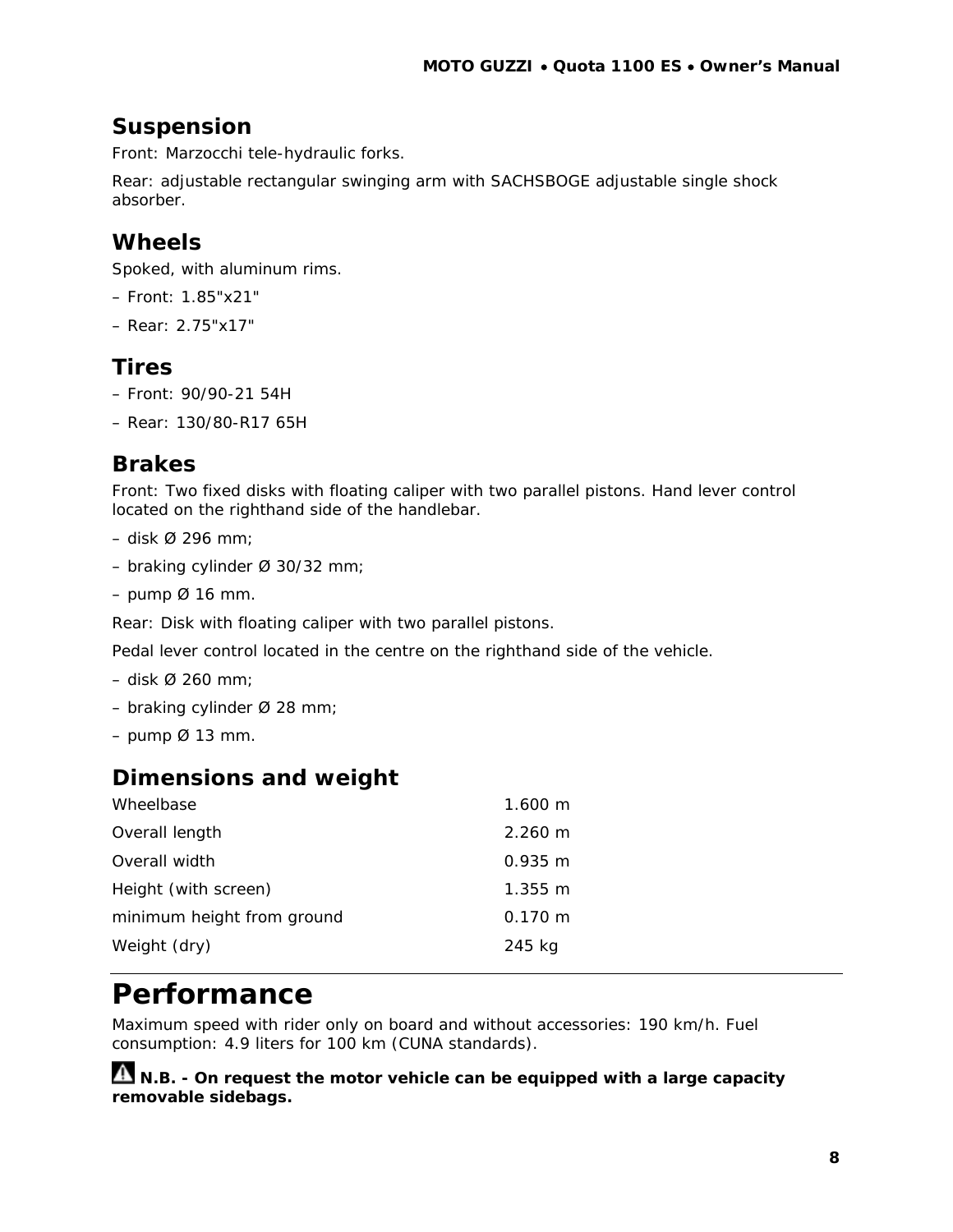<span id="page-8-0"></span>**These items do however after the aerodynamic features of the bike; it is advisable therefore not to exceed 130 kph especially when the bike is fully loaded.** 

## **Refuelings**

| Part                             | <b>Liters</b> | <b>Recommended product</b>        |
|----------------------------------|---------------|-----------------------------------|
| Fuel tank (reserve approx 4 lt.) | approx. 20    | Super petrol (97 NO-RM/min.)      |
|                                  |               | Unleaded petrol (95 NO-RM/min.)   |
| Oil sump                         | 3             | «Agip 4T SUPER RACING SAE 20W/50» |
| Gearbox                          | 0.750         | «Agip Rotra MP SAE 80W/90» oil    |
| Rear drive (bevel set lub.)      | 0.250         |                                   |
|                                  | of which      |                                   |
|                                  | 0.230         | «Agip Rotra MP SAE 80W/90» oil    |
|                                  | 0.020         | «Agip» Rocol ASO/R                |
|                                  |               | or «Molykote type A»              |
| Front forks (for leg)            | 0.565         | Shock – Absorbers oil (SAE 7.5)   |
| Front and rear brake circuits    |               | «Agip Brake Fluid - DOT4»         |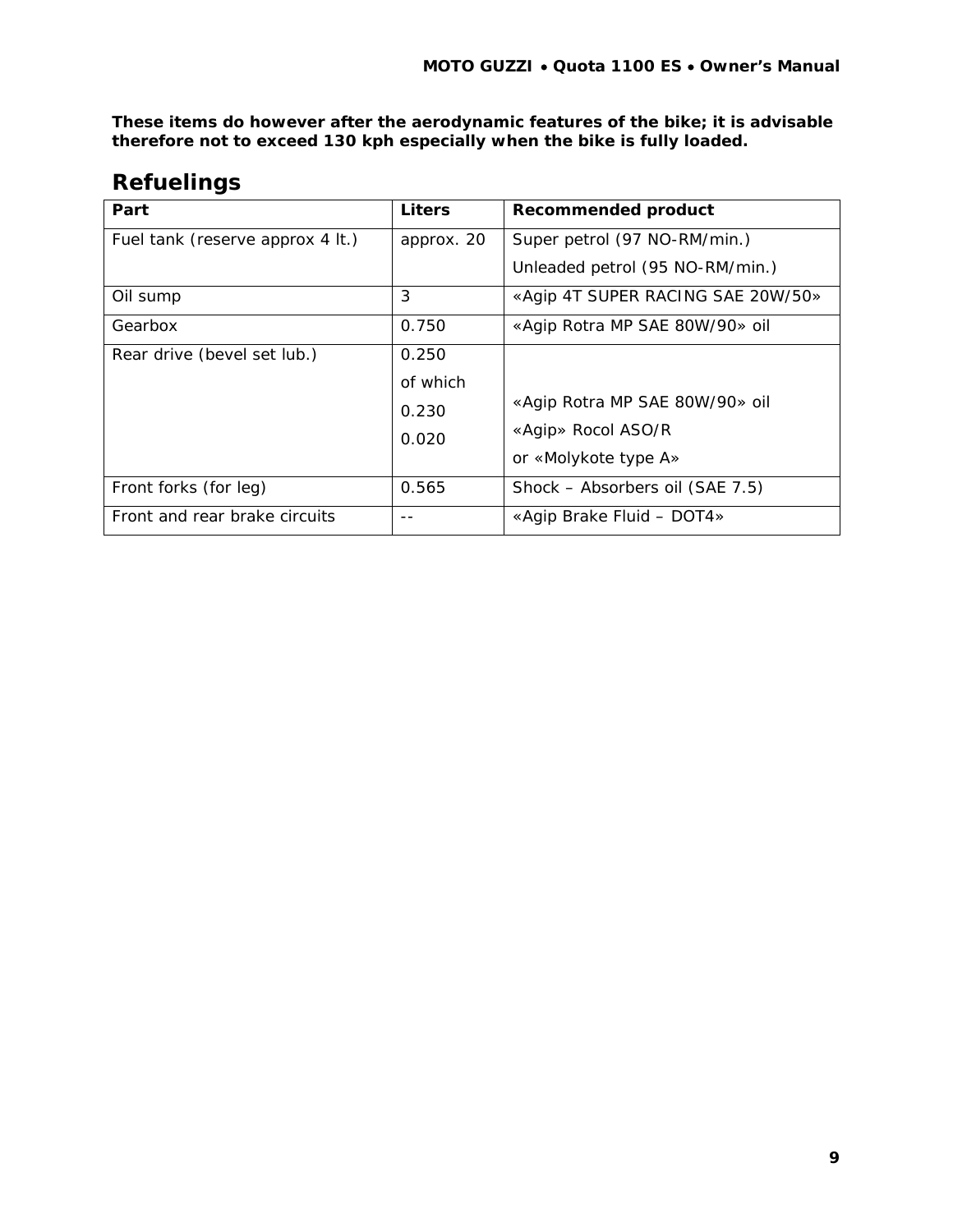# <span id="page-9-0"></span>**FRAME AND ENGINE NUMBERS**

(fig. 2)

Each vehicle is stamped with an identification number on the tubular frame, and on the crankcase.

The number stamped on the tubular frame is written in the motorcycle logbook and is the vehicle's legal identification.



## **Spare Parts**

Always use approved **«Moto Guzzi Original Spares» only** when replacing or repairing parts.

**Use of spares which are not approved will invalidate warranty rights.**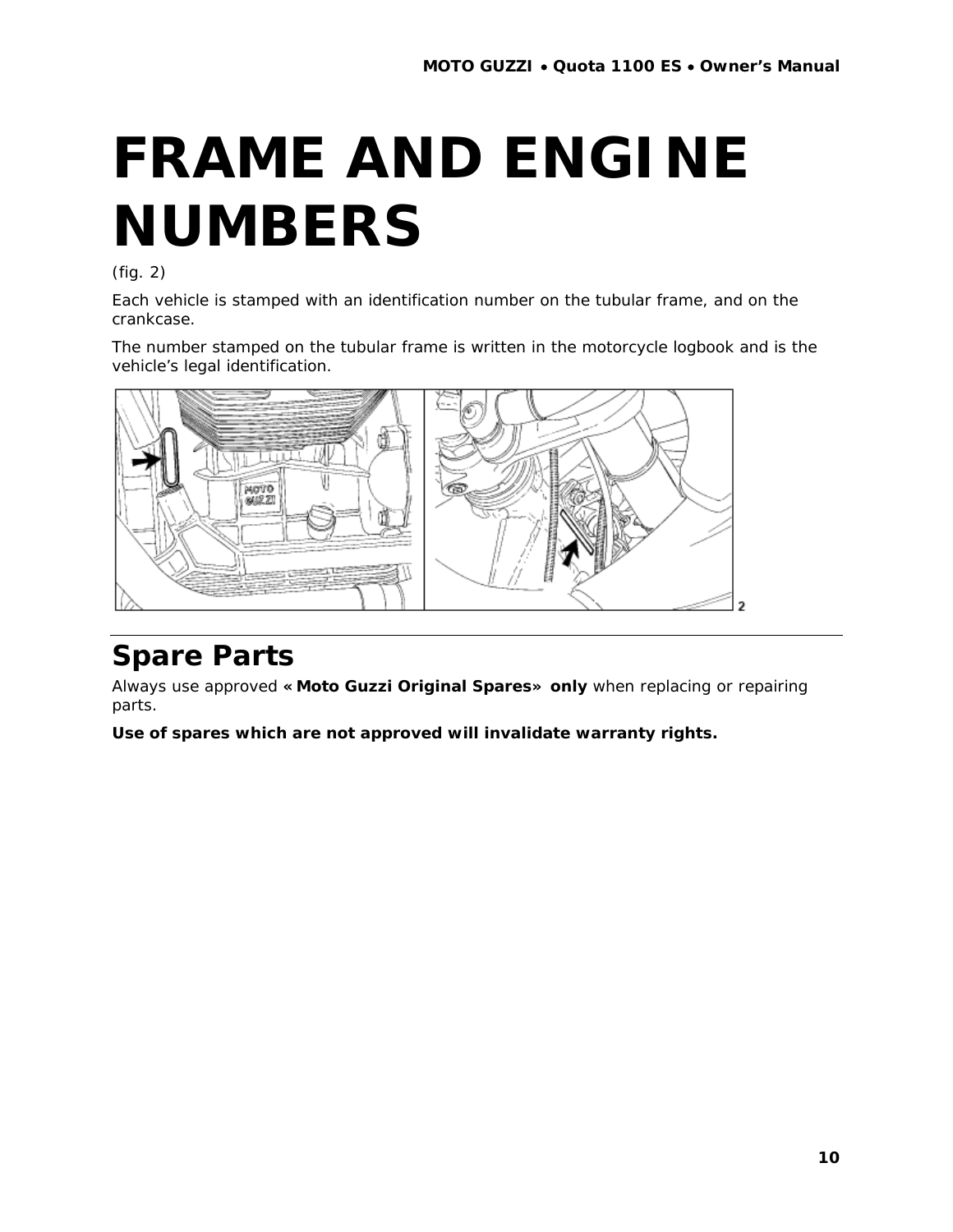# <span id="page-10-0"></span>**INSTRUMENTS AND CONTROLS**

# **Control panel**

(fig. 3)

**1** Key switch for devices and steering lock.



**3** Partial rev counter zeroing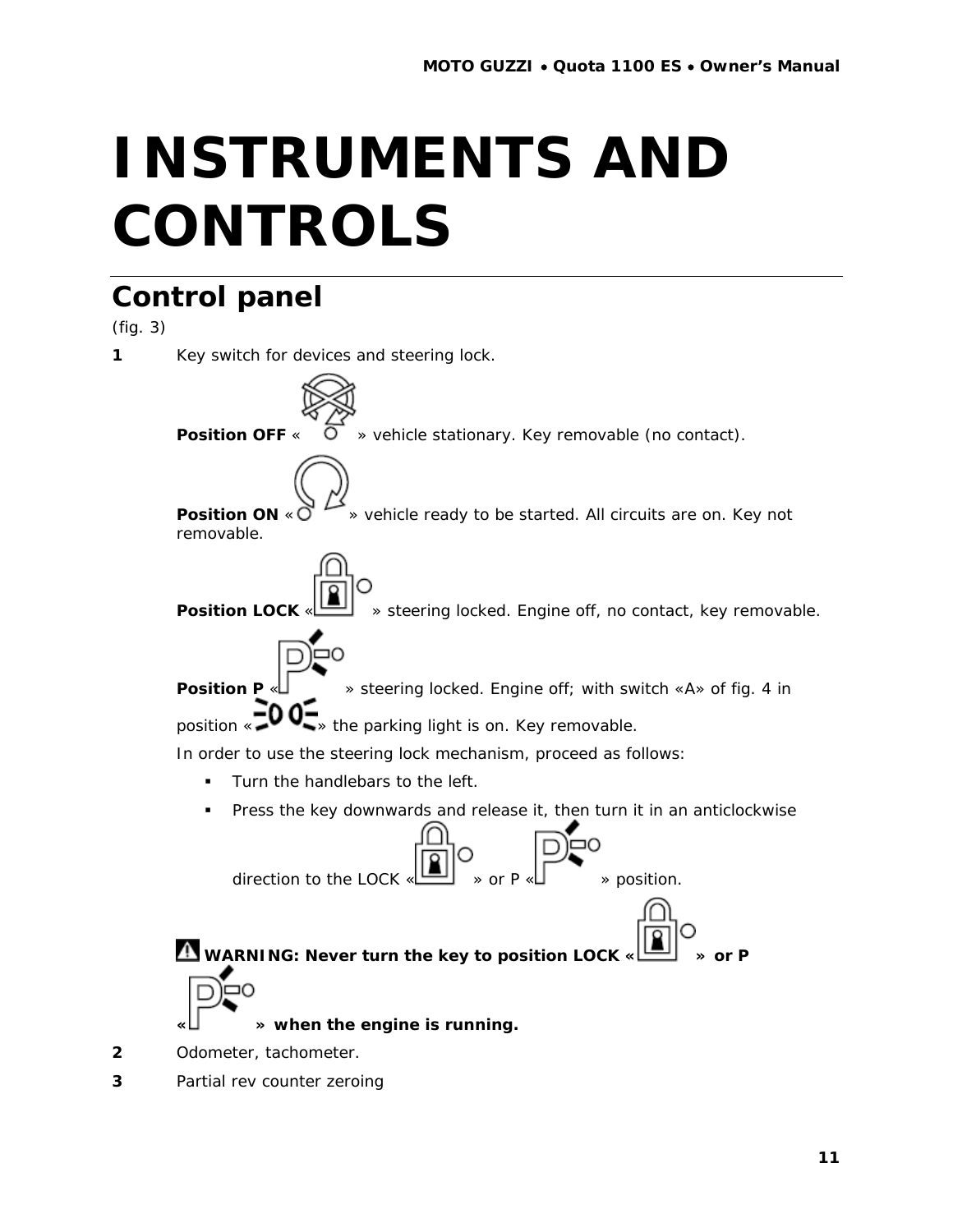- <span id="page-11-0"></span>**4** Rev counter.
- **5** Pilot light (green) «Neutral» for neutral position. Lights up when the gearbox is in neutral.
- **6** Pilot light (green) for flashing indicators.
- **7** Pilot light (blue) for main beam.
- **8** Oil pressure pilot light (red). Goes out when the oil pressure is sufficient to ensure engine lubrication. If the pilot light doesn't go out, then the pressure is not at the required level; in this case, stop the engine immediately and check the fault.
- **9** Pilot light (red) for generator current output. Should go out when the engine reaches a certain number of revs.
- **10** Petrol tank reserve pilot light (orange).



## **Light switches**

(fig. 4 )

These switches are on the left handlebar.

#### **Switch «A»**

- **•** Position  $\mathbf{E} \bullet \mathbf{E}$  lights off.
- Position  $\sum_{k=1}^{\infty} 0.0$   $\sum_{k=1}^{\infty}$  parking lights on.
- Position « » twin-filament headlamp on.
- 

#### **Switch «B»**

With switch «A» in position « $\mathbf{W}$ ».

- Position  $\blacksquare$   $\blacksquare$   $\blacksquare$   $\blacksquare$   $\blacksquare$   $\blacksquare$   $\blacksquare$   $\blacksquare$
- $\overline{\mathbf{E}}$  Position  $\overline{\mathbf{E}}$   $\overline{\mathbf{D}}$  main beam.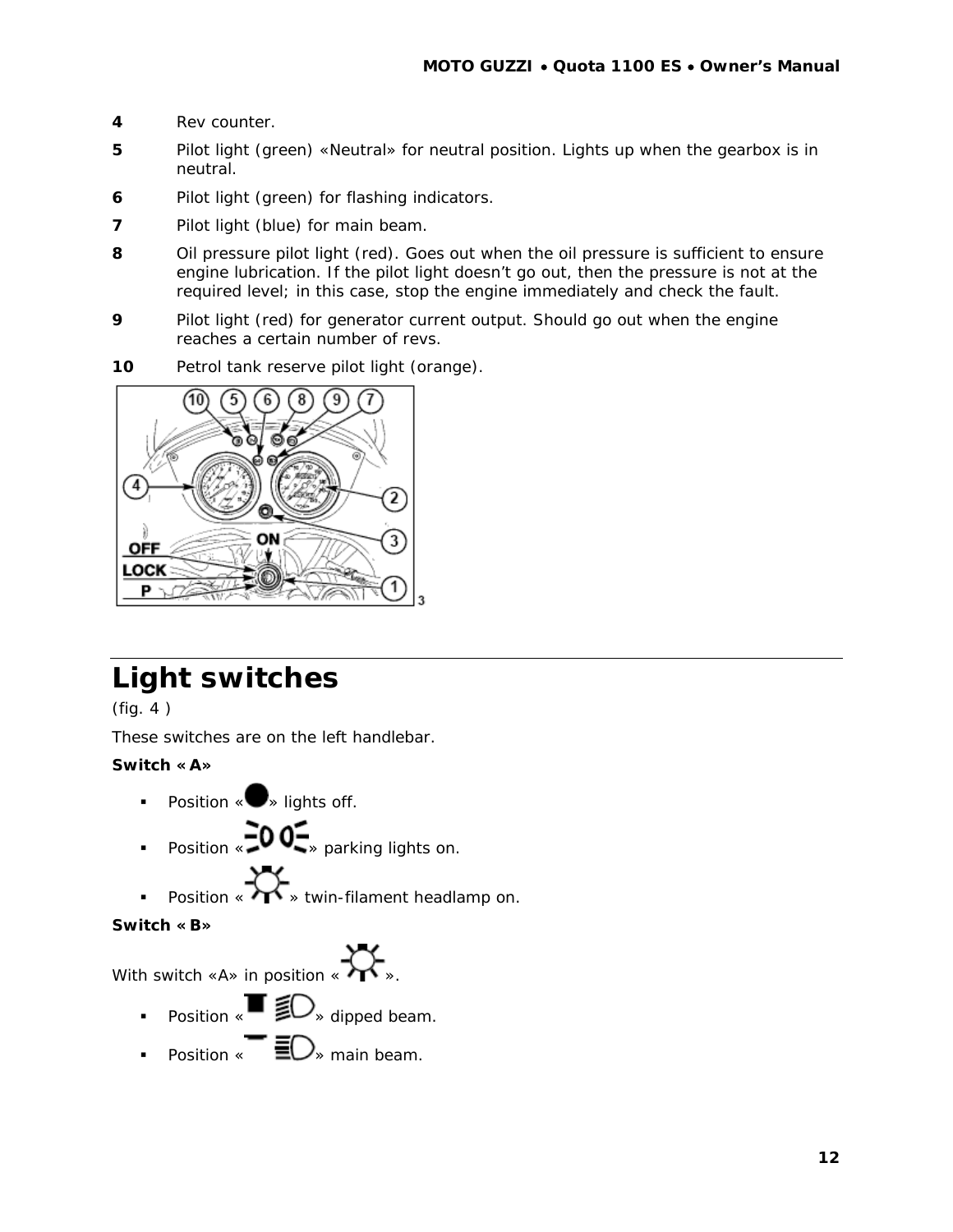<span id="page-12-0"></span>

# **Horn Button, Headlamp Flasher and direction indicators**

(fig. 4)

These are mounted on the left handlebar:

**Push-button E** «  $\bullet$  sounds the electric horn when pressed.

**Push-button C «** $\Xi$ **O**» flashing light control.

#### **Push-button «D»**.

- Position «  $\triangledown$  » for right turn signals control.
- Position  $\sqrt{\phantom{a}}\$  for left turn signals control.
- Press the switch to disconnect flashers.

## **«Choke» control**

 $(*F\ast in fig. 4)$ 

The «CHOKE» is on the left handlebar and is used for

cold starts.

- **Position «1» CHOKE on; starting position.**
- Position «2» CHOKE off; engine running.

# **Clutch lever**

(«G» in fig. 4)

This is on the left handlebar and is only to be used when starting or changing gear.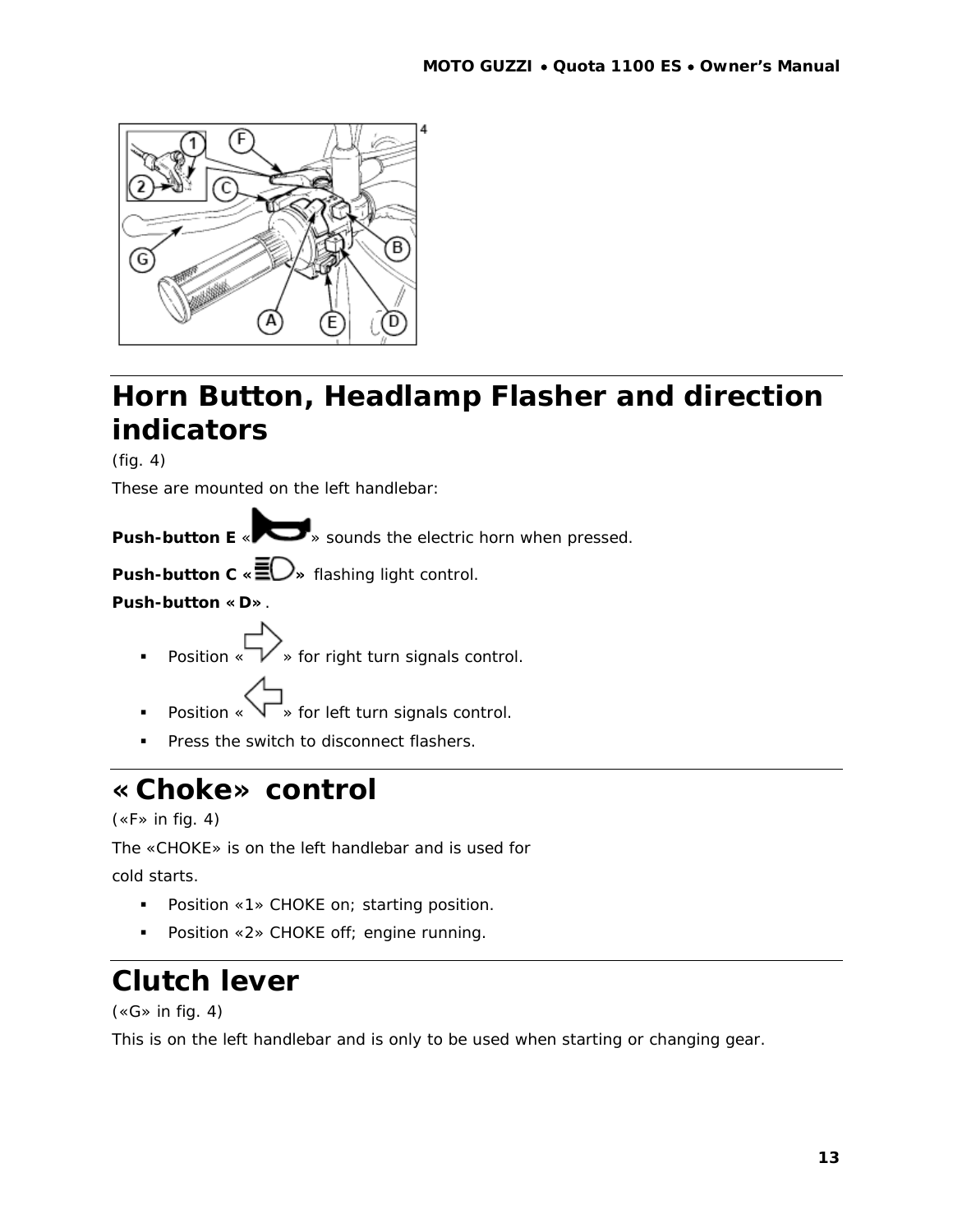## <span id="page-13-0"></span>**Starter Button and Engine Stop Lever**

(fig. 5)

These are mounted on the right handlebar.

With the key «1» in fig. 3 in position ON « $\overrightarrow{O}$   $\rightarrow$  », the vehicle is ready for starting. To start the engine:

- check that lever «B» is in position (run) «
- **pull the clutch lever in to disengage the clutch fully;**
- if the engine is cold, put the «CHOKE» control «F» in the starting position «1» (see fig. 4).
- **press the starter button A**  $\mathbf{A} \times \mathbf{V}$   $\mathbf{V}$  (start).

To stop the engine in case of emergency:

turn the lever «B» to position (off) «

Once the engine has stopped, turn the key switch (fig. 3) in position OFF  $\leftarrow \overline{O}$   $\rightarrow$  remove the key from the switch.



## **Throttle twist grip**

#### («C» in fig. 5)

The throttle control is on the right handlebar; turning the twist-grip towards the rider opens the throttle, turning it away from the rider closes it.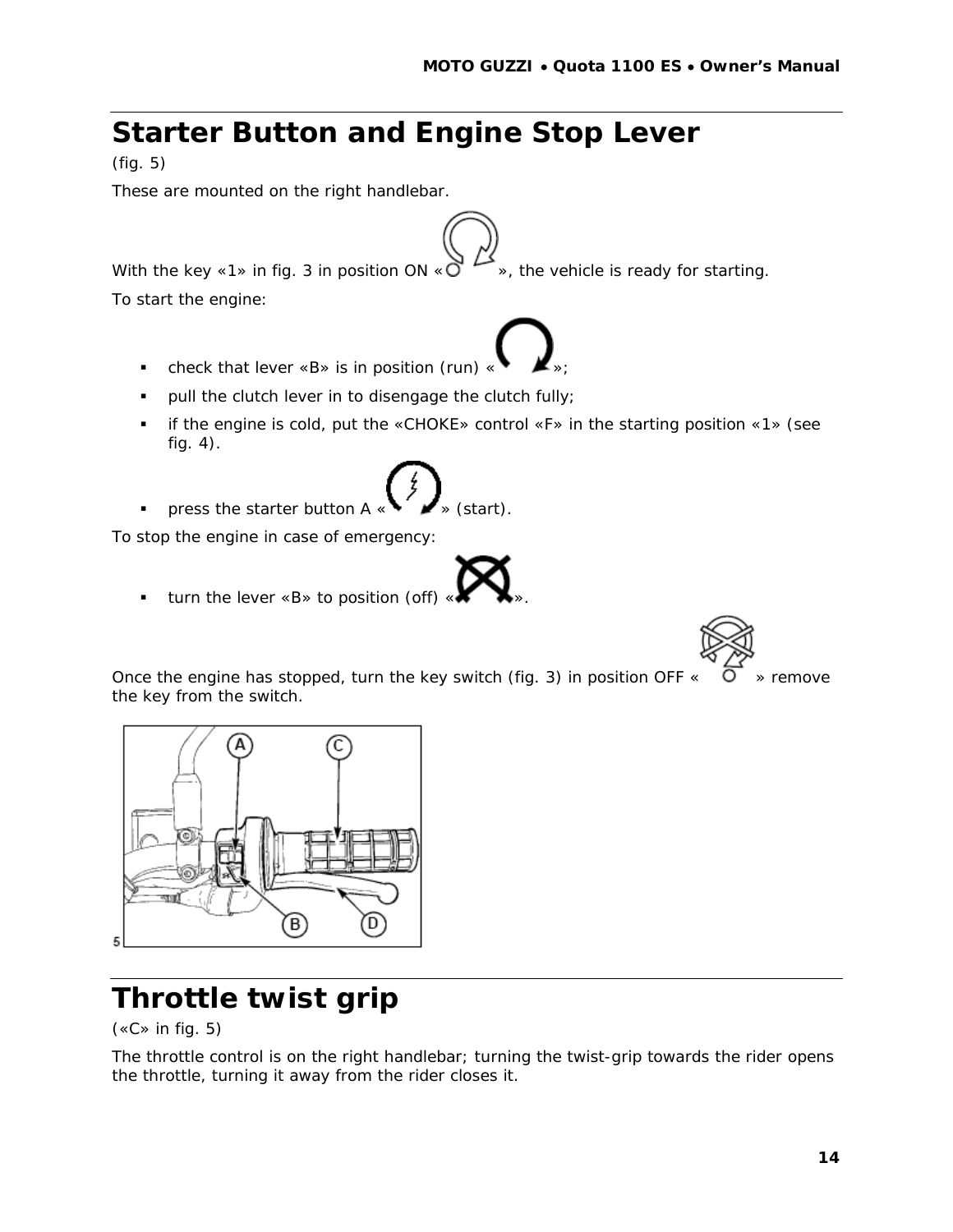## <span id="page-14-0"></span>**Brake lever, front brake**

 $(xD\$ in fig. 5)

This is on the right handlebar and controls the master cylinder of the front brake.

## **Brake pedal for rear brake**

 $(*A\ast in fig. 16)$ 

This is centrally located on the right side of the vehicle and is linked to the rear brake master cylinder by a tierod.

# **Gear change pedal**

(fig. 6)

It is located on the left of the motorcycle:

- 1st gear: push front pedal down;
- **2nd, 3rd, 4th, 5th gears: push rear pedal down;**
- **neutral: between 1st and 2nd gears.**

## **Before changing gear disengage the clutch fully.**



## **Fuel filler cap**

(fig. 7)

To open, turn the key clockwise.

 **N.B. Fuel spillage caused during refueling should be cleaned immediately to prevent damage to the fuel tank paintwork.**

 **WARNING: after each refueling always check the cap for being well positioned and closed.**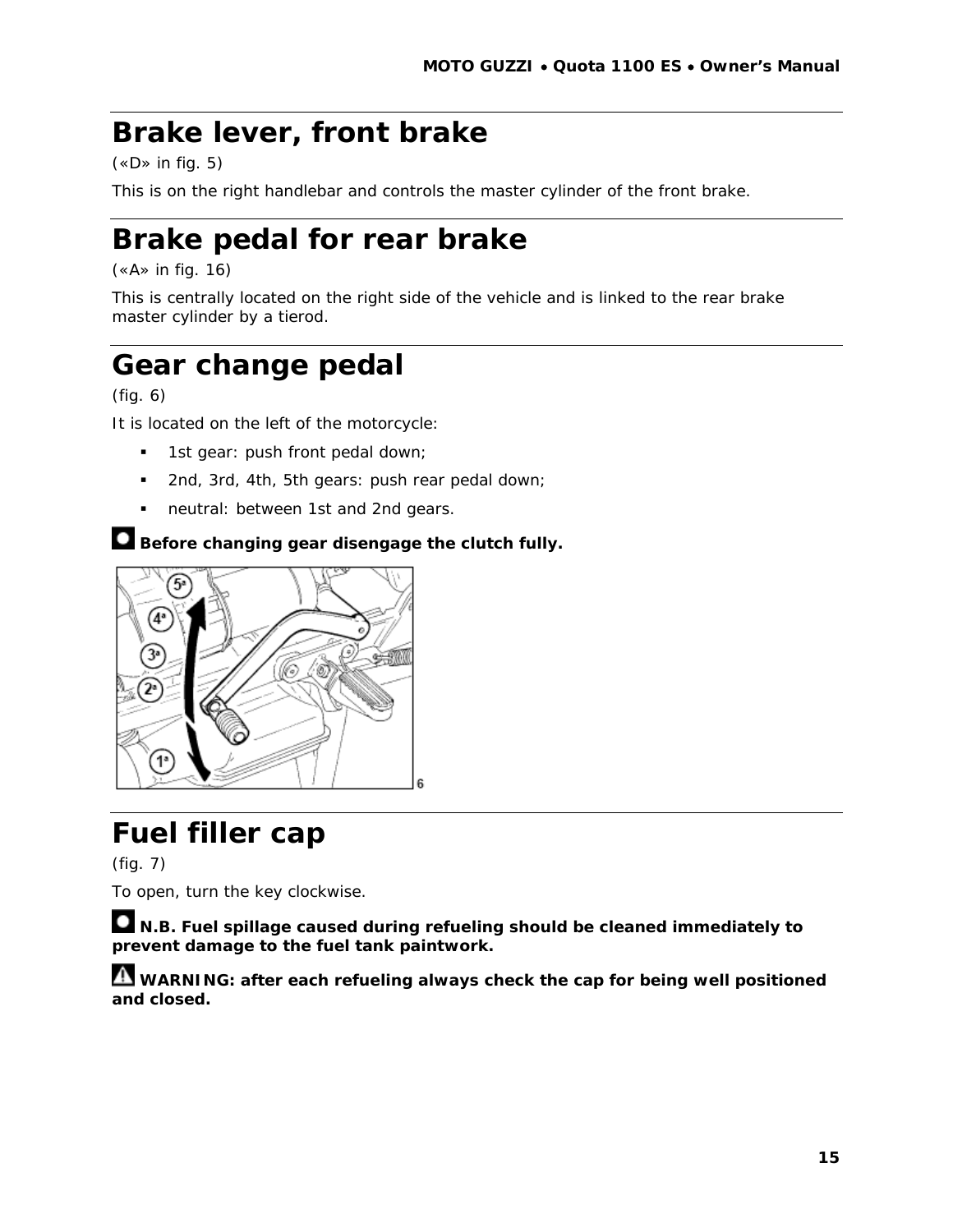<span id="page-15-0"></span>

# **Electric fuel cocks**

(Fig. 8)

The vehicle is provided with two electric cocks "A" fitted on both sides under the tank. They operate automatically, cutting off fuel flow to the throttle unit when the engine is not running.

The cocks come into play when the key of the changeover switch "1" on Fig. 3 is in its On



Should the cocks not be working properly, first check the condition of the fuse "3" on Fig. 9.



## **Fuse box**

(fig. 9)

Situated on the rear left-hand side of the motorbike; to access it, remove the left-hand side panel.

The fuse box has 6, «15 Amp» fuses; their functions are indicated by the decal on the cover.

Before changing a burnt fuse, trace and repair the cause of the trouble.

**Fuse «1»**: fuel pump, coils, electric injectors.

**Fuse «2»**: electronic box.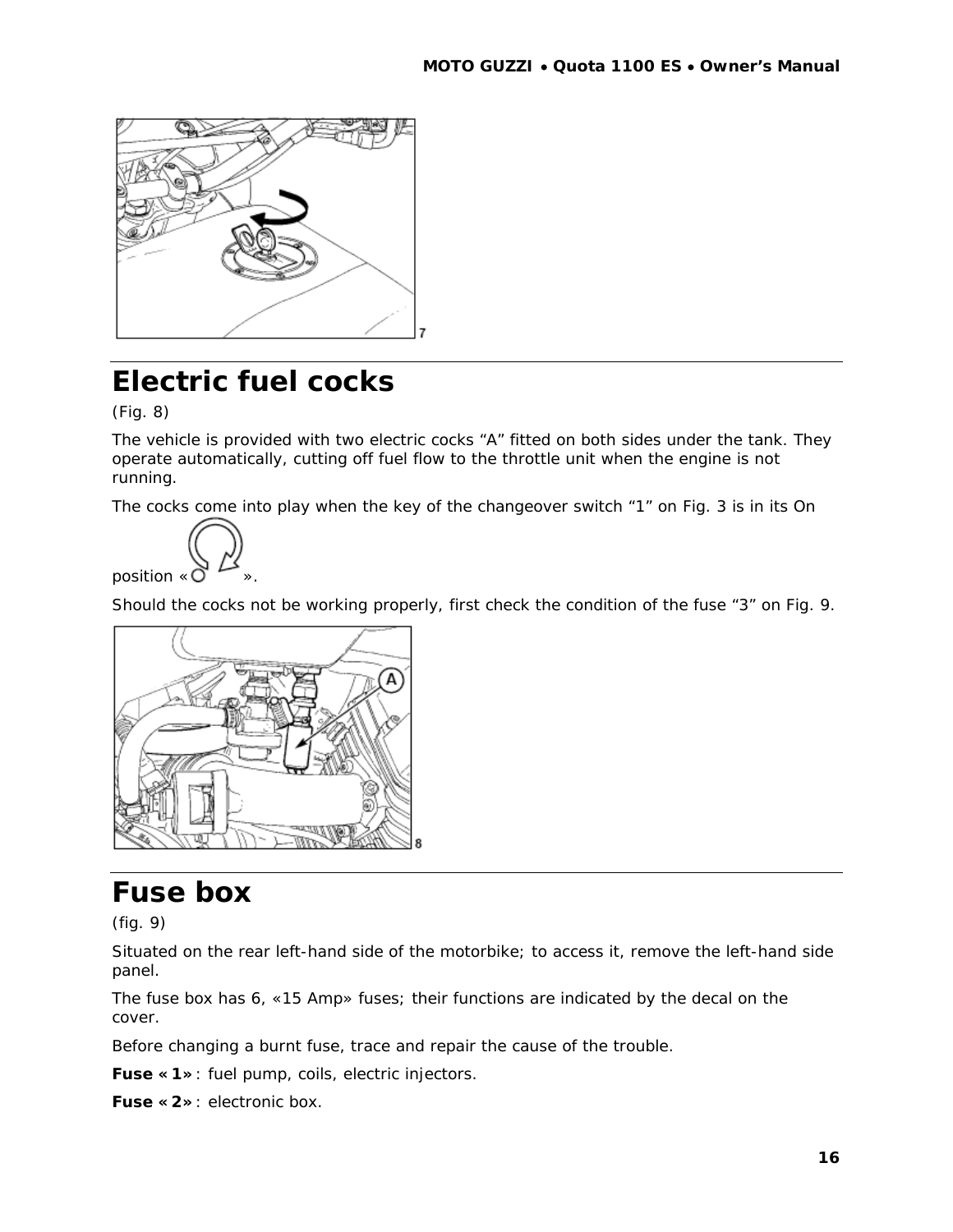<span id="page-16-0"></span>**Fuse «3»**: electric cocks.

**Fuse «4»**: driving beam, traffic beam, passing light, horns, front lever stop light, rear pedal stop light, starting motor.

**Fuse «5»**: tail light, dashboard lights, instruments lighting.

**Fuse «6»**: blinkers intermittence



## **Tool compartment**

(fig. 10)

To gain access to tool compartment, remove the right hand side panel.



#### **Helmet holder**

(fig. 11)

The helmet can be left with the motorcycle, using the helmet holder with lock «A».

**N.B. - never leave the helmet in the holder when the motorcycle is running, as it may interfere with the moving parts.**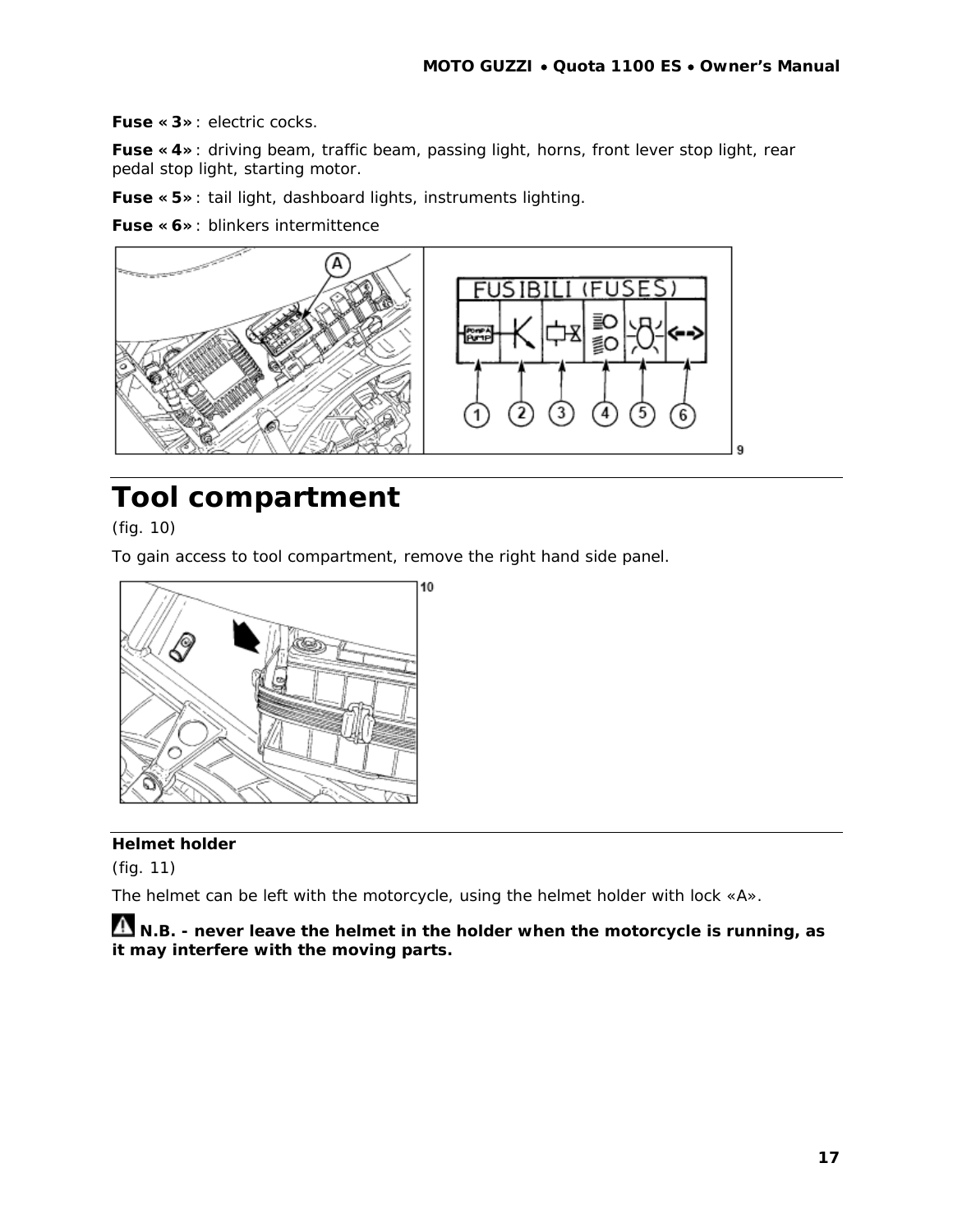<span id="page-17-0"></span>

## **Removing the saddle**

(fig. 12)

To remove the saddle from the frame, proceed as follows:

- Take off the side battery covers;
- **Unscrew the saddle locking screws;**
- **EXTE:** Lift the saddle, pressing downward on the front part as shown on the figure.



#### **Motorbike lateral supporting arm**

(«A» in fig. 13)

The motorbike is equipped with an arm that serves as a lateral support during parking; when the motorbike is moved to an upright position the lateral arm automatically returns to the rest position.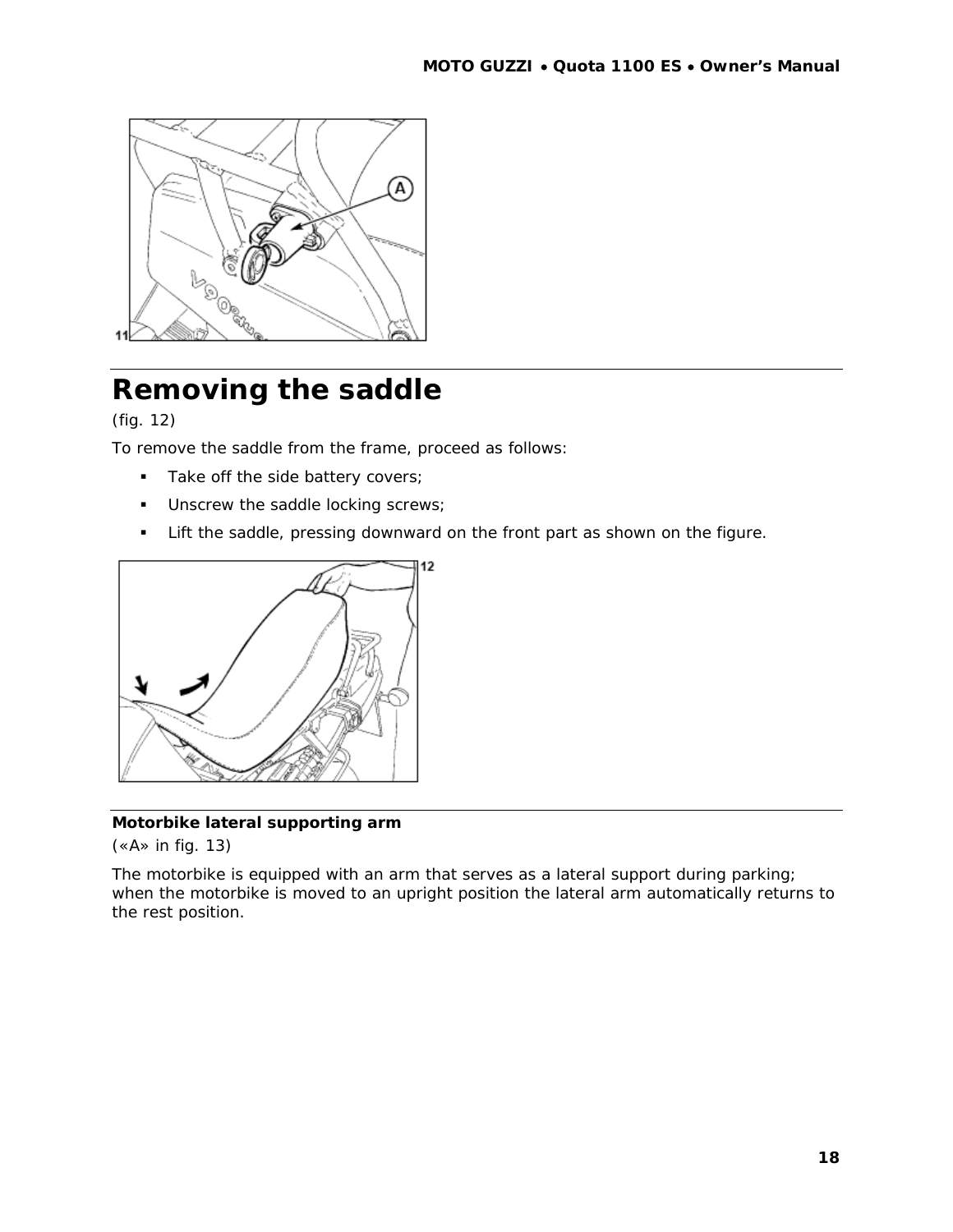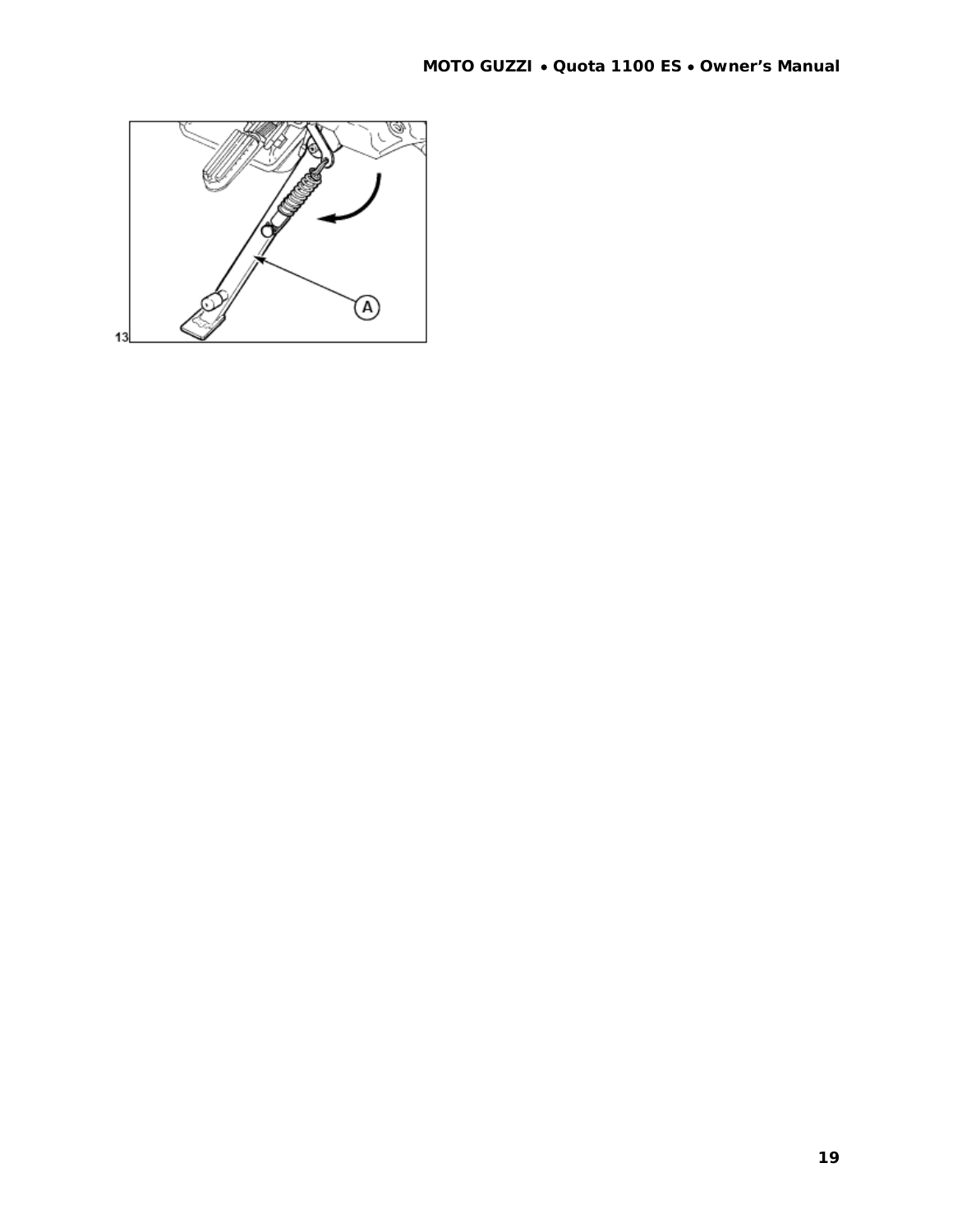# <span id="page-19-0"></span>**RIDING YOUR MOTORCYCLE**

## **Preliminary checks**

## **Check:**

- $\blacksquare$  that there is sufficient fuel in the tank;
- that the engine oil is on the right level;
- the ignition key is in position ON  $\ll \sigma$   $\sim$   $\ll$  (see fig. 3);
- that the following warning lights are on:
	- **red** warning lights: oil pressure and generator;
	- **green** warning light: «NEUTRAL» indicator;
- that the «CHOKE» control lever is in the starting position (if the **engine is cold**)  $(*1*, fig. 4);$
- **that switch «B» (fig. 5) is in position «**

## **Cold starting**

After making the above checks, engage the clutch and press the button (A  $\ast$ 5).

Once the engine has started, and before putting the «CHOKE» lever back to its normal running position («2» in fig. 4), allow the engine to idle for a few seconds in summer or a few minutes in winter.

**ATTENTION! - If the «green» warning light does not come on when the ignition** 

switch is on (see ON «  $\circ$   $\sim$  » in fig. 3) this means that a gear is engaged; **starting the vehicle in this condition could be dangerous.** 

**Before starting, always check that the engine is in «neutral».**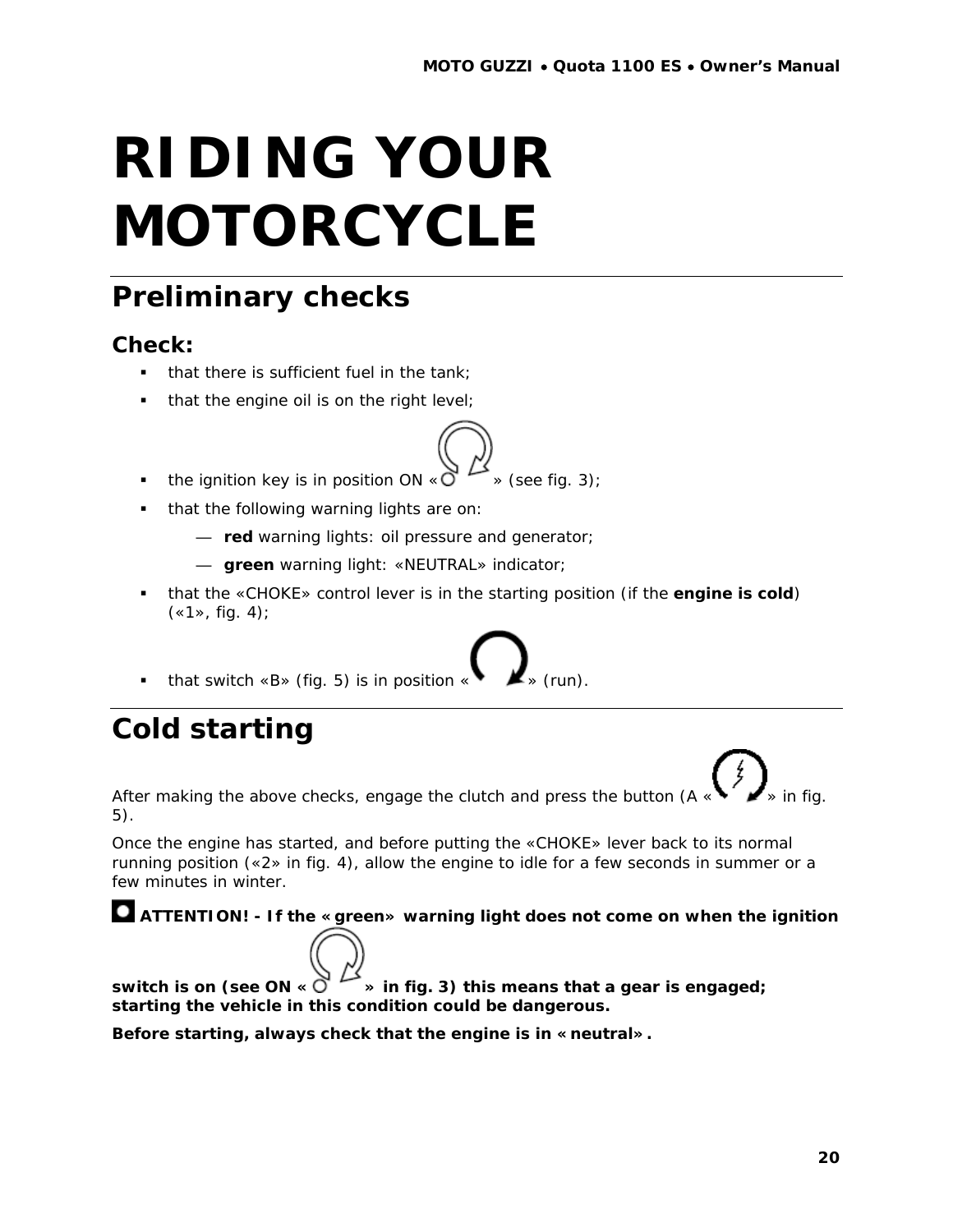## <span id="page-20-0"></span>**Warm start**

Follow the same procedure as that for the cold start but without the «CHOKE» control in the start position («1», fig. 4).

 **WARNING! - The starter motor should not be operated for more than 5 seconds; if the engine doesn't start, wait for 10 seconds before the following** 

#### **starting operation. Anyway act on the starter button A « » in fig. 5 only with the engine completely stopped.**

## **On the way**

To change gear, shut the throttle, disengage the clutch fully and engage the next gear; then engage the clutch gradually while opening the throttle.

The gear change pedal should be operated firmly and surely.

When changing down use the brakes gradually and close the throttle gradually to avoid **over-revving the engine**, when releasing the clutch lever.

# **Stopping the motorcycle**

Close the throttle and use the brakes; just as the vehicle is about to stop disengage the clutch. These three operations should be carefully coordinated to maintain full control of the vehicle. When slowing down in normal conditions, use the gearbox to provide engine braking to slow the vehicle; take care not to **over-revving the engine**. Use the brakes (especially the front brake) with particular care when roads are slippery or wet.



To stop the engine, turn the ignition switch till the position OFF  $\ll \mathsf{O} \gg$  (see fig. 3).

## **Parking**

On badly lit roads, leave the parking lights on.

Turn the key switch to position P  $\|$   $\|$   $\|$   $\|$   $\$  (see figure 3), and the light switch  $\|$ A  $\|$  in fig. 5

to position  $\mathbf{C} \mathbf{V} \mathbf{C}_{\mathbf{r}}$  and remove the key from the switch.

 **IMPORTANT** 

**Do not leave the switch to « » for long periods or the battery will run down.**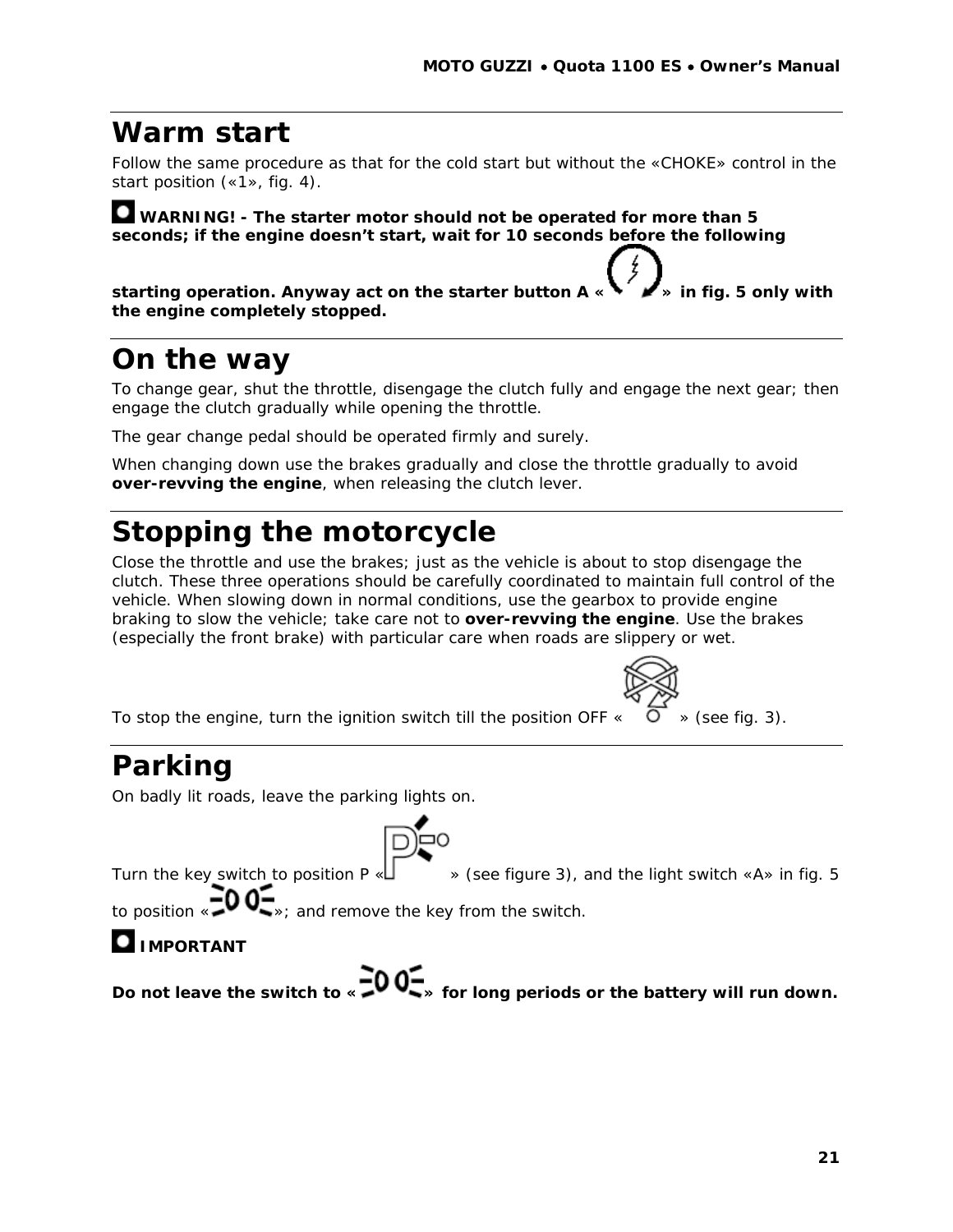# <span id="page-21-0"></span>**RUNNING-IN**

The recommendations below should be followed when running-in:

- Before riding, run the engine at low revs until it has warmed up.
- Do not exceed the rpm shown in the table; it is also advisable to run the engine at varying speeds rather than at a constant speed.
- **Before stopping reduce the speed gradually to avoid subjecting components to** sudden changes in temperature.
- Remember that components need several thousand kilometers before they are properly bedded in; care taken in this period will ensure prolonged vehicle life.

#### **After the first 500÷1,500 km**

• Change the engine oil.

**Should the oil level drop to the minimum level before the first 500÷1,500 kilometers have been completed then carry out a complete oil change rather than just topping up. Recommended oil:** «Agip 4T SUPER RACING SAE 20W/50».

- Replace gear lubrication oil.
- Replace transmission box lubrication oil.
- Check that all nuts and bolts are tight.
- Check rocker clearance.
- Check tire pressures.

### **Breaking-in RPM**

| <b>Kilometers</b>   | Max. RPM                                                        |
|---------------------|-----------------------------------------------------------------|
| From 0 to 1,000     | 5,000                                                           |
| From 1,000 to 2,000 | 6.000                                                           |
| From 2,000 to 4,000 | Gradually increase rpm until maximum<br>permissible is reached. |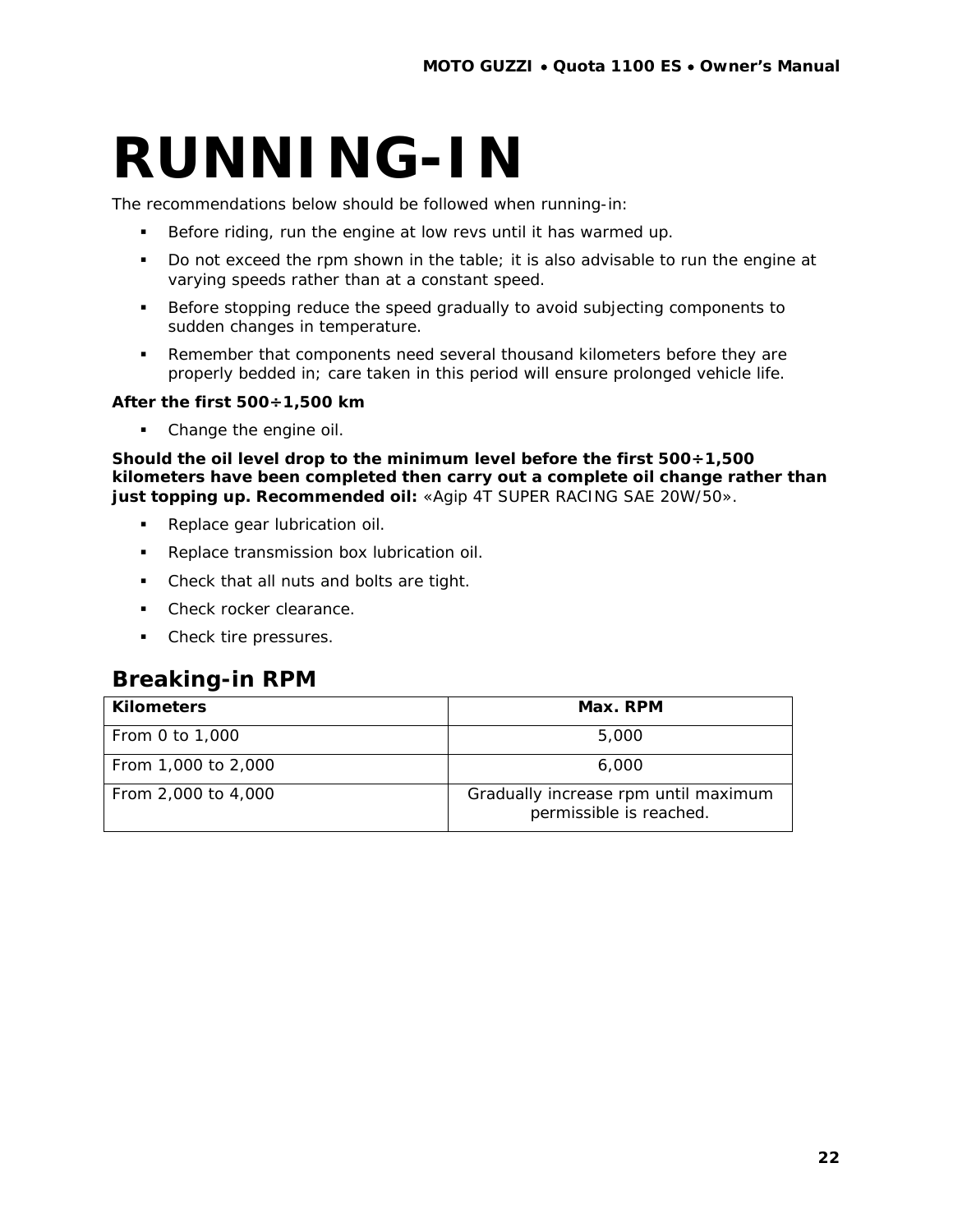# <span id="page-22-0"></span>**MAINTENANCE AND ADJUSTMENTS**

# **Adjusting the clutch lever**

(fig. 14)

There should be no more or less than  $3 \div 4$  mm of free play at the lever; turn ring nut «A» to obtain the desired play.

This adjustment can also be carried out on cable tightener «B» after having loosened lock nut «C» fitted on the right hand side of the gear box.



# **Checking brake pads wear**

Check the thickness of the brake pads every 3000 km:

Wear limit 1.5 mm.

If the pads are below the wear limit they should be changed.

There is no need to bleed the brakes when the new pads have just been fitted; pumping the brake lever a few times will return the caliper pistons to their normal position.

When changing the pads, also check the flexible hoses; if damaged they should be replaced immediately.

 **N.B. - Use the brakes with moderation for the first 100 km after fitting new brake pads, to allow the pads to get properly bedded in.** 

## **Checking brake disks**

The brake disks must be perfectly clean, with no oil, grease or other dirt on them. They should also show no signs of scoring.

The torque wrench setting of the screws that fix the disk to the hubs is  $3 \div 3.2$  kgm.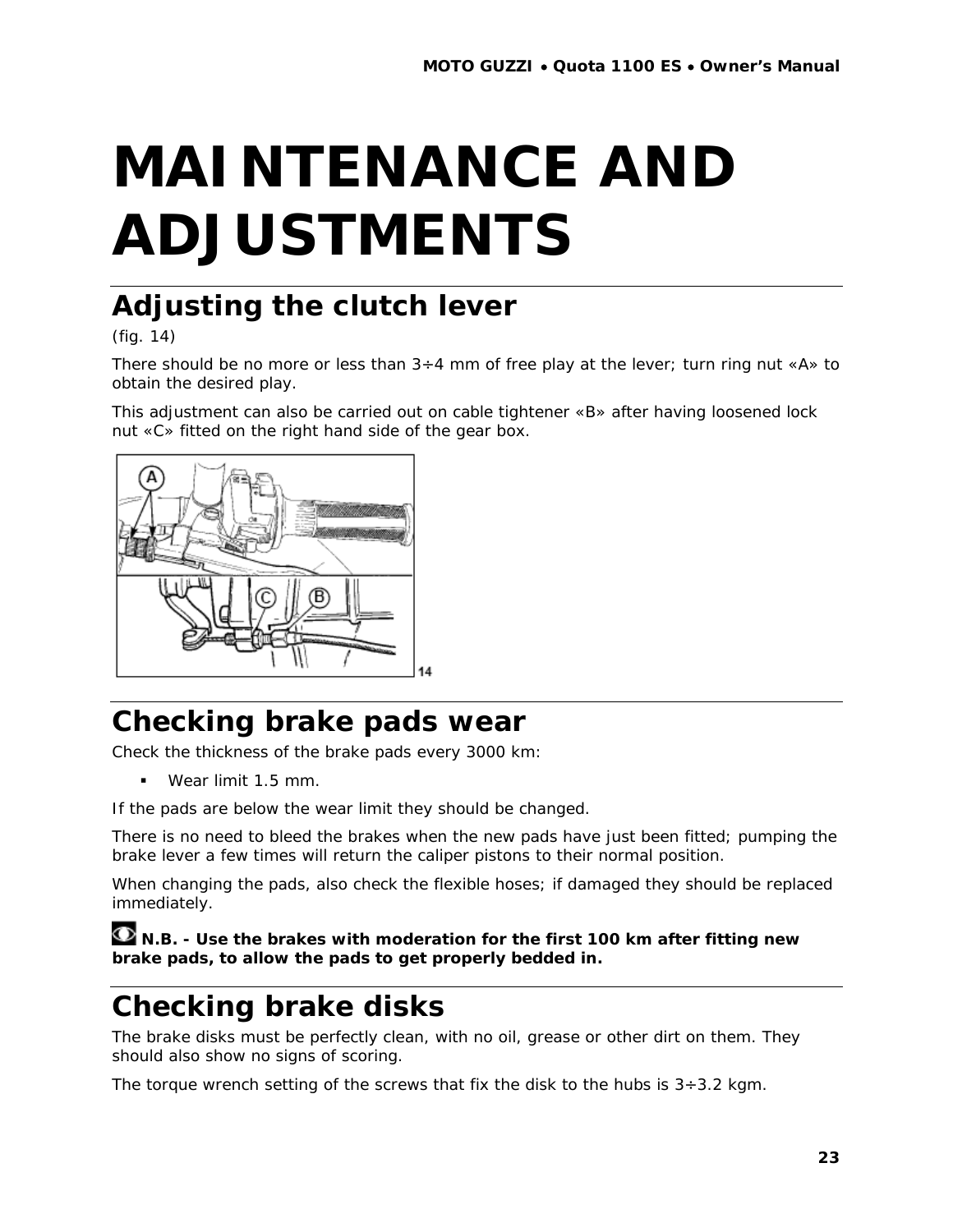## <span id="page-23-0"></span>**Checking the brake fluid in the master cylinder reservoir**

(fig. 15)

To ensure efficient operation of the brakes:

**1** Make frequent checks of the fluid level in the front «A» and rear «B» reservoirs.

The level should always be above the minimum mark on the reservoirs.

**2** Top up the brake fluid when necessary or at regular intervals. Only use recommended brake fluid in sealed containers for topping up.

#### **Fluid containers should only be unsealed immediately before they are about to be used.**

**3** The fluid in the brake reservoirs should be changed completely after about every 20,000 km, or at least once a year.

To ensure efficient braking there should be no air bubbles in the brake circuit; if the brake lever has too much travel or a spongy action, this means that there are bubbles in the brake circuit.

When flushing the Brake circuits, only use fresh brake fluid.

 **Never use alcohol for flushing or compressed air for drying; we recommend the use of «trichloroethylene» for metal parts.** 

**Never use mineral oils or greases for lubricating parts.** If no suitable lubricant is available, we recommend the light greasing of the rubber and metal parts with brake fluid.

Recommended fluid «Agip Brake Fluid DOT 4».

 **IMPORTANT. Fluid should be handled with care, as it may dissolve paintwork.**

 **These operations are best carried out by an authorized dealer.** 



# **Rear brake pedal adjustment**

(fig.16)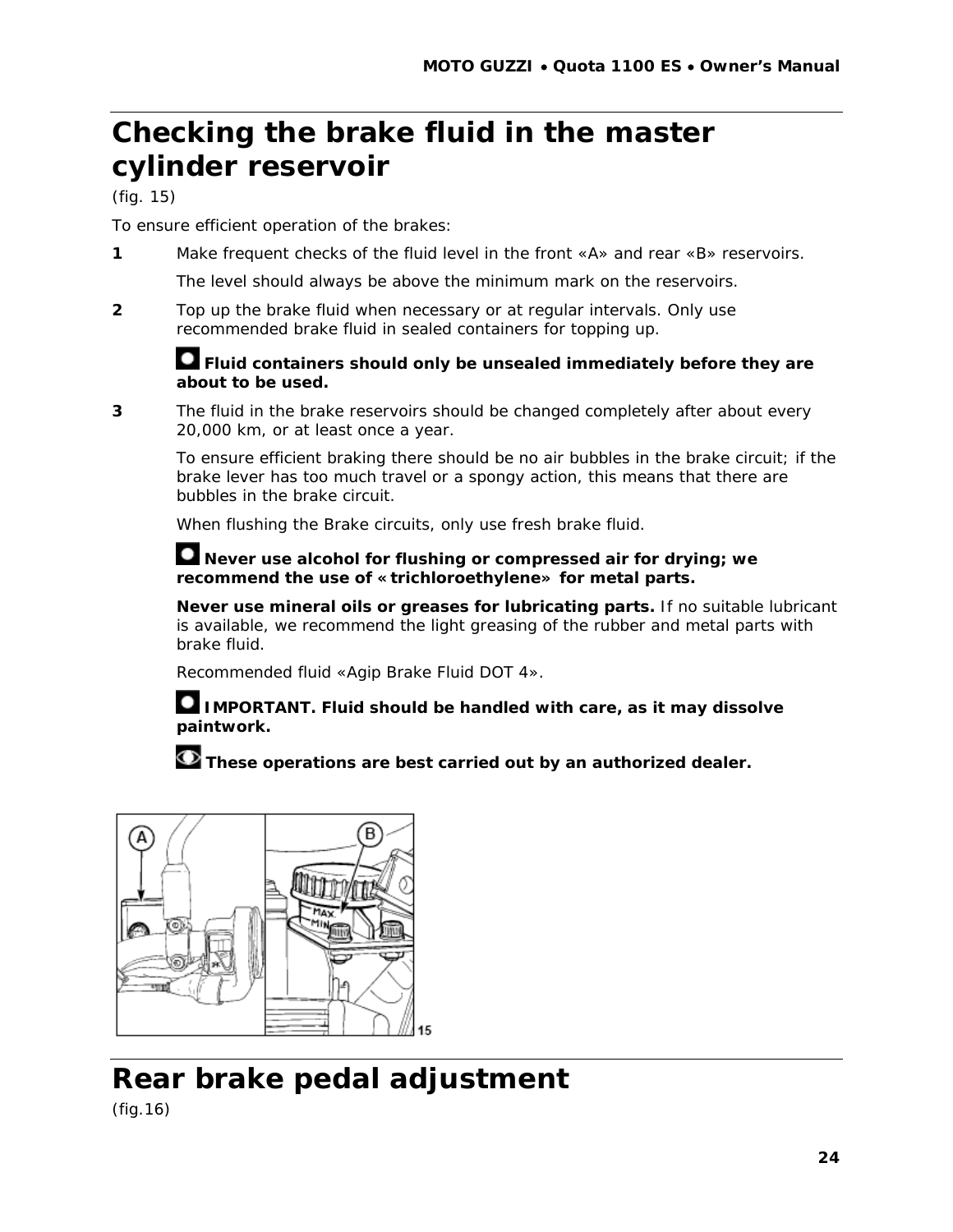<span id="page-24-0"></span>Check that brake pedal  $\angle A$ » has an idle stroke of approx.  $5 \div 10$  mm. before the end of dipstick «B» comes into contact with the brake pump master cylinder; otherwise alter the length of dipstick «B» by tightening or untightening it, after having loosened off lock nut «C». To alter the height of pedal «A» loosen off lock nut «D» and adjust screw «E», at the same time altering the length of dipstick «B» until the desired play has been achieved.



# **Adjusting the rear shock absorbers**

(fig. 17)

The motorcycle is equipped with single shock absorbers with separate adjustment of the springs pre-loading and the action of the dampers in extension.

To adjust the pre-loading of the spring, remove the saddle using the correct wrench, loosen off ringnut «A» and adjust ringnut «B»; tightening up increases the spring pre-loading.

To adjust the hydraulic braking in extension, work on the ring nut «C». Turn it counterclockwise to increase, clockwise to decrease.

 **N.B.: To avoid damaging the thread between the damper body and the ring nut «B», lubricated the thread with «SVITOL», with oil or with grease.**



# **Adjusting the steering**

(fig. 18)

To ensure safe riding, the steering should be adjusted to allow free movement of the handlebars without any play.

- loosen the steering head fixing bolt «A»;
- $\blacksquare$  undo the steering head nut «B»;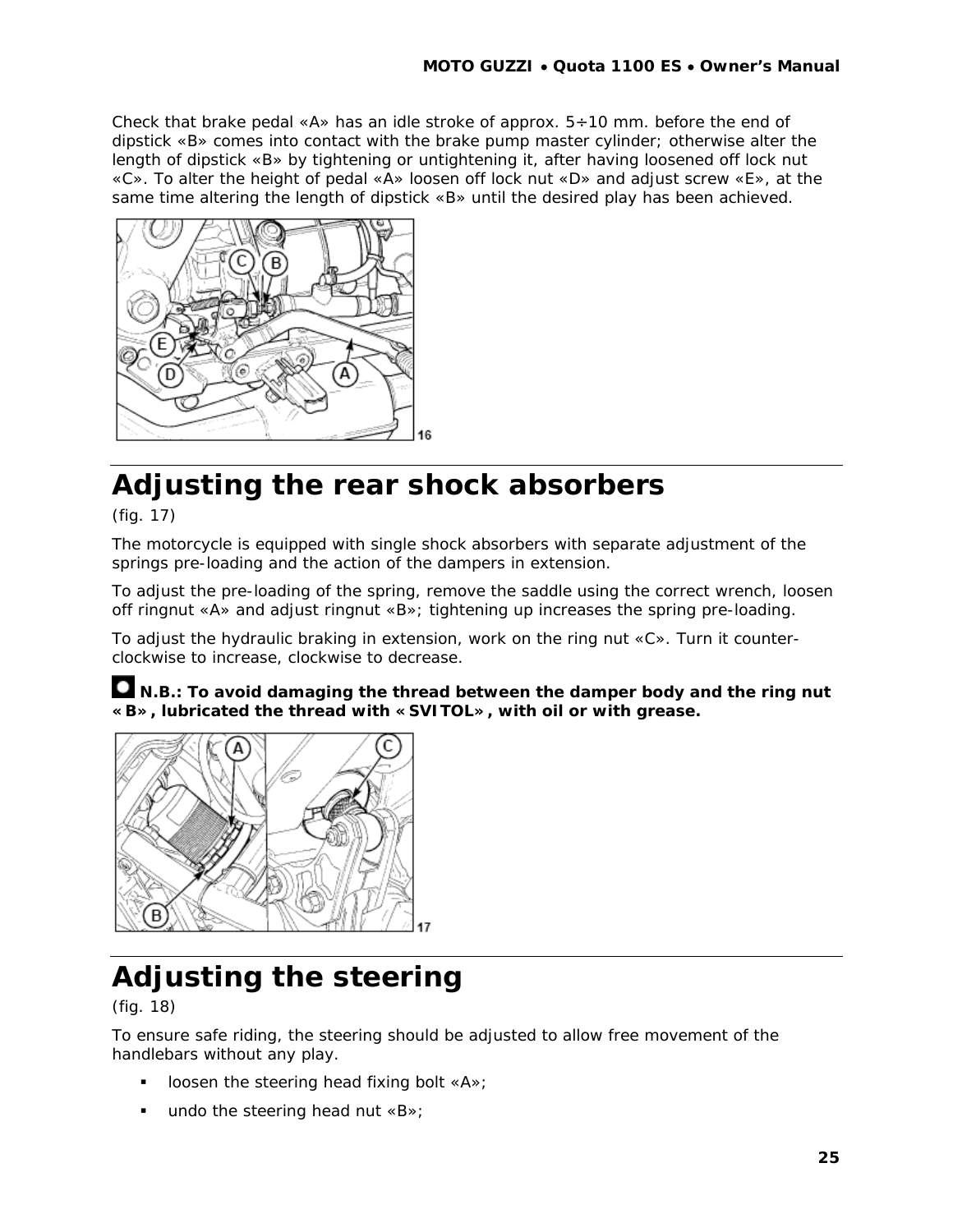■ turn the adjuster nut «C» to take up any play.

When play has been adjusted tighten the nut «B» and the steering head fixing bolt «A».

#### $\Omega$  It is recommended to perform the operation described above at our dealer **locations.**

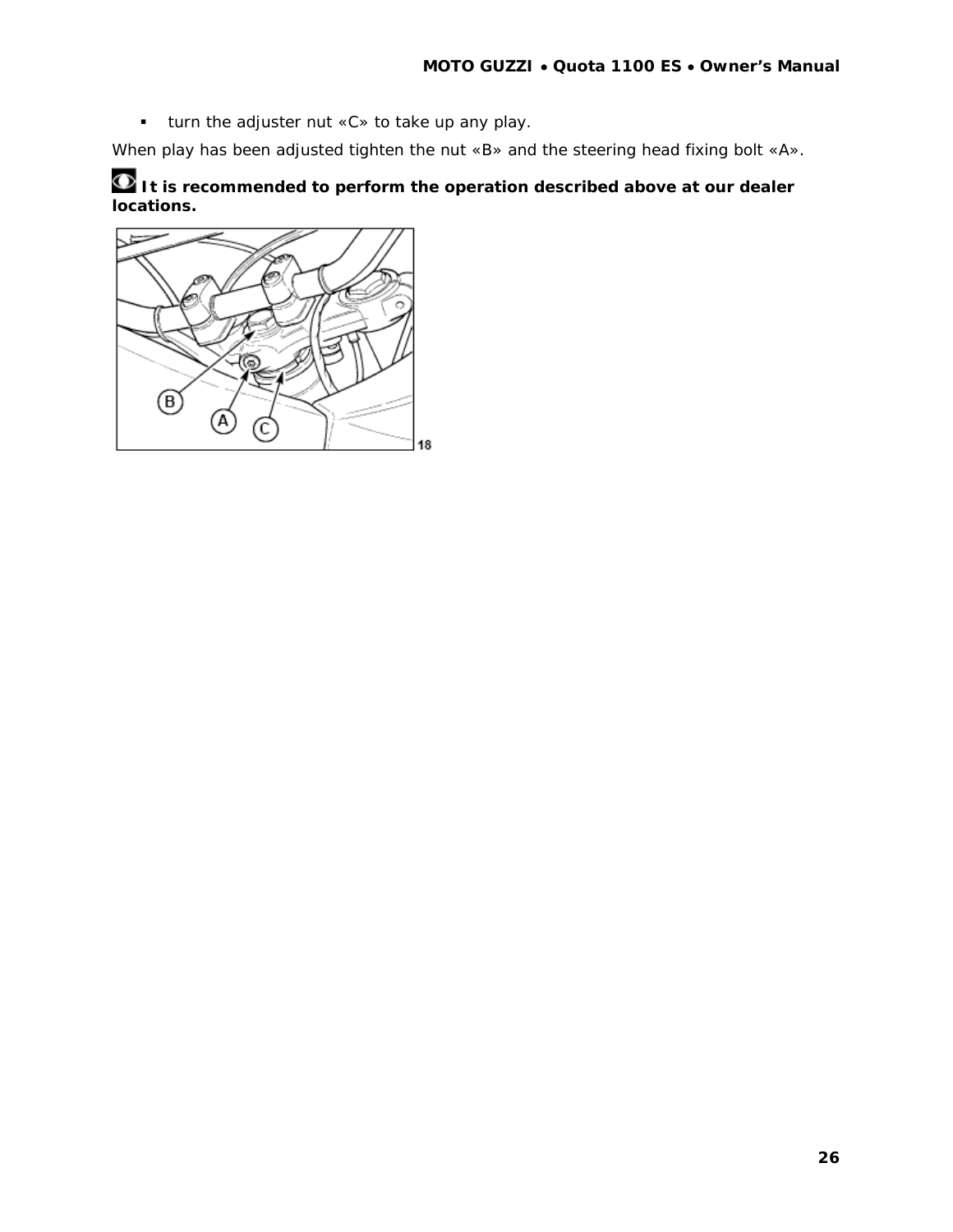# <span id="page-26-0"></span>**WHEEL REMOVAL**

## **Front wheel**

#### (fig. 19)

To remove the wheel, proceed as follows:

- place the vehicle on its center stand and keep the front wheel raised from the ground;
- undo screws «A» that secure the brake calipers to the fork, and remove the calipers «B» together with their hoses;
- undo nut «C» left hand side spindle pinch
- $\blacksquare$  loosen fork spindle pinch screws «E»;
- withdraw spindle «F», noting how spacers «D» are fitted;
- **•** remove the front wheel from the front fork legs.

When replacing the wheel, go through the instructions in reverse order, taking care of the correct position of the spacers; pump the brake lever a few times to return the caliper pistons to their normal position.



## **Rear wheel**

#### (fig. 20)

To remove the rear wheel from the oscillating swing arm and final drive, proceed as follows:

- **place the vehicle on the center stand;**
- undo nut «A» with washer «B» from the spindle, final drive side;
- loosen spindle pinch screw «D» on swing arm;
- withdraw spindle «C» form final drive, hub and swing arm;
- remove the bracket assembly «E» after having loosened screws «F» that secure brake caliper «G» to the bracket assembly;
- **tillect the vehicle to the right in order to remove the wheel from the swing arm and final** drive.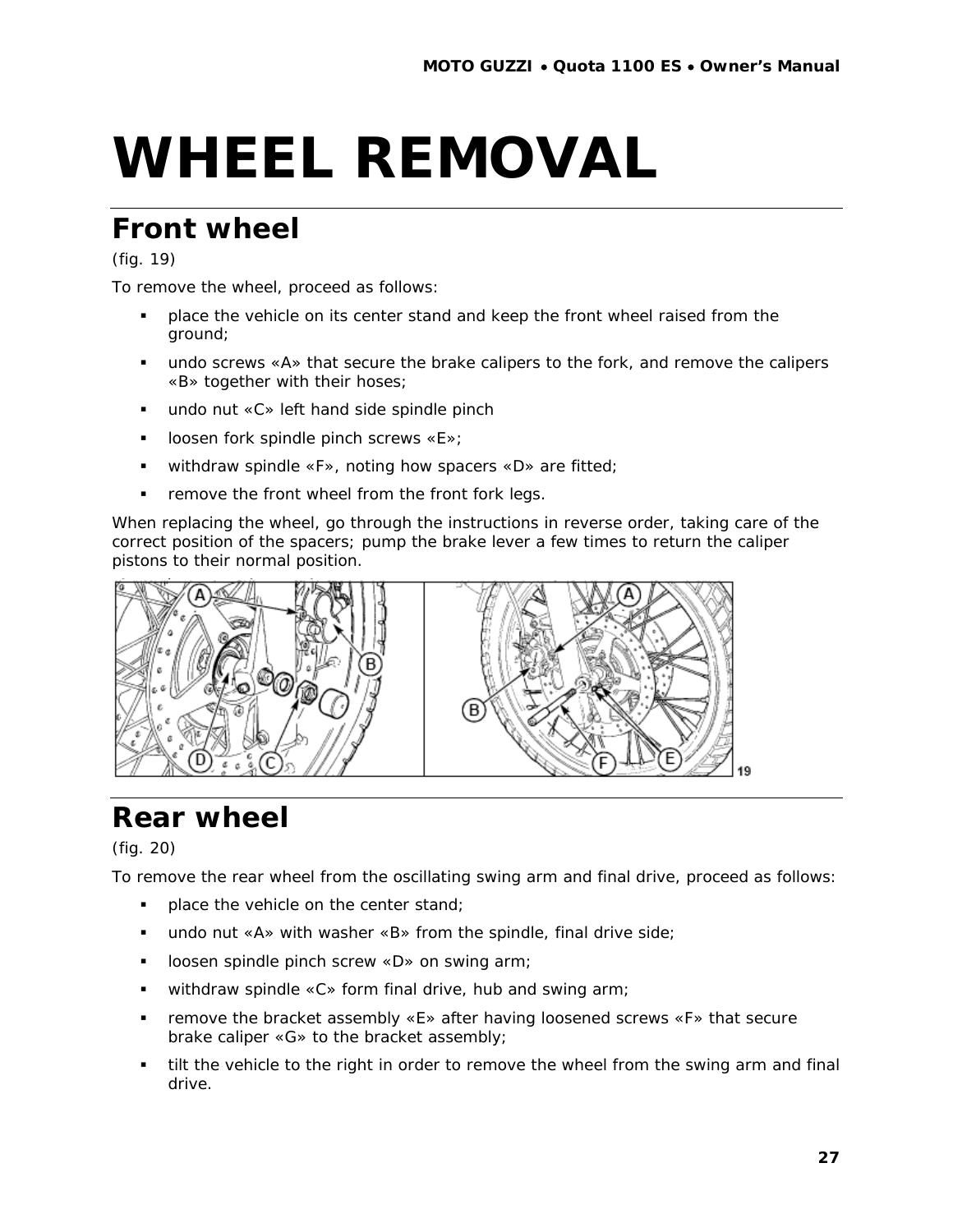<span id="page-27-0"></span>To reassemble, go through the instructions in reverse order, taking care to insert the bracket assembly with caliper in the lug on the left member of the swing arm assembly.



#### **WARNING FOR WHEELS WITH SPIKES**

**At each maintenance control, check for integrity and tension of the wheel spokes.** 

**A wrong spoke tension or the breakage of one or more spokes may affect the wheel, thus compromising the vehicle safety and stability.** 

**Always respect the maximum tolerated load specifications.** 

## **Max. allowed load**

The non observance of the requirements for tires pressure or load limits can affect the handling, operation and control of the motorcycle. The max. allowed weight supported by this motorcycle is 210 kgs (passengers + luggage + accessories).

Divided up as follows:

- Front axle 65 kg.
- Rear axle 155 kg.

## **Tires**

Tires are among those machine components which require regular checking.

Machine stability, rider comfort and safety all depend on good tire condition.

Do not use tires with less than 2 mm of tread.

Incorrect tire pressures can cause instability and excessive tire wear.

Tire pressures:

- **front wheel: with one or two riders 2.3 BAR.**
- **Fig. 2.4 Fear wheel: with one rider 2.5 BAR; with two riders 2.9 BAR.**

**The values indicated refer to normal use (tourism). For use at continuous maximum speed, on the motorway, it is recommended to increase the pressure in the front wheel by 0.2 BAR.** 

## **IMPORTANT!**

**If a tire needs replacing, use the same make and type as the first-equipment tire. Tire pressure should be measured when tires are cold.**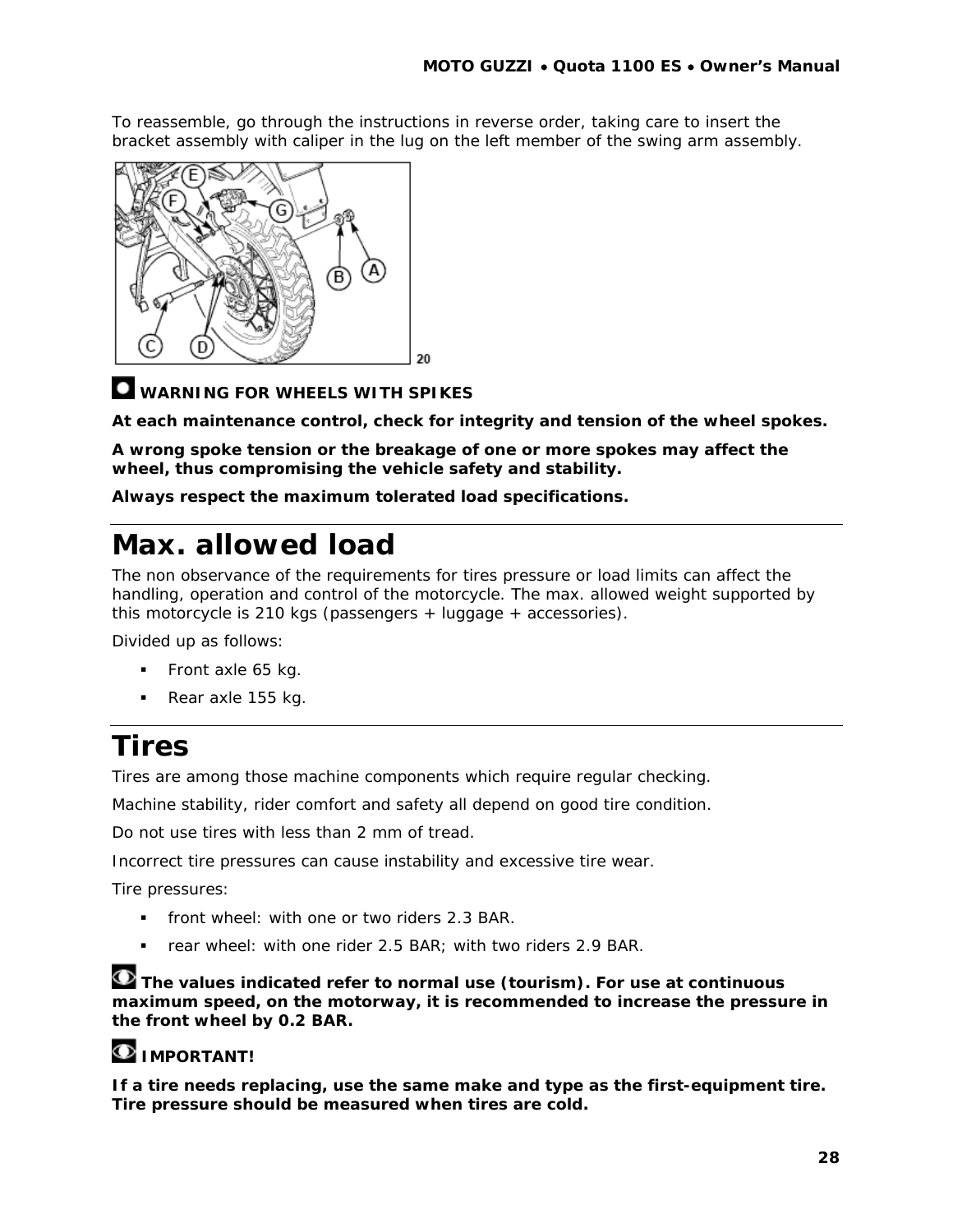# <span id="page-28-0"></span>**SERVICE SCHEDULE**

| <b>MILEAGE COVERED</b>   | 1,500 Km              | 10,000 Km             | 20,000 Km              | 30,000 Km              | 40,000 Km              | 50,000 Km             |
|--------------------------|-----------------------|-----------------------|------------------------|------------------------|------------------------|-----------------------|
| <b>ITEMS</b>             | $(1,000 \text{ mi.})$ | $(6,000 \text{ mi.})$ | $(12,000 \text{ mi.})$ | $(18,000 \text{ mi.})$ | $(24,000 \text{ mi.})$ | $(30,000 \text{ mi})$ |
| Engine oil               | R                     | R.                    | R                      | R                      | R                      | R                     |
| Oil filter cartridge     | $\mathsf{R}$          | R                     | R                      | R                      | R                      | R                     |
| Wire gauze oil filter    | C                     | C                     | $\mathsf{C}$           | $\mathsf{C}$           | $\mathsf{C}$           | $\mathsf{C}$          |
| Air filter               |                       | R                     | R                      | R                      | R                      | R                     |
| Fuel filter              |                       |                       | R                      |                        | R                      |                       |
| Spark plugs              | A                     | R                     | $\mathsf{R}$           | R                      | $\mathsf{R}$           | R                     |
| Rocker clearance         | A                     | A                     | А                      | A                      | A                      | A                     |
| Carburetion              | A                     | A                     | A                      | $\overline{A}$         | A                      | A                     |
| Nuts and bolts           | A                     | A                     | A                      | $\overline{A}$         | $\overline{A}$         | $\overline{A}$        |
| Fuel tank, cocks filters |                       | $\overline{A}$        |                        | $\overline{A}$         |                        | A                     |
| and pipes                |                       |                       |                        |                        |                        |                       |
| Gear box oil             | R                     | R                     | R                      | R                      | R                      | R                     |
| Rear drive box oil       | R                     | R                     | R                      | R                      | R                      | R                     |
| Wheel and steering       |                       |                       | $\overline{A}$         |                        | $\overline{A}$         |                       |
| bearings                 |                       |                       |                        |                        |                        |                       |
| Fork legs oil            | R                     |                       | R                      |                        | R                      |                       |
| Starter motor and        |                       |                       | Α                      |                        | Α                      |                       |
| generator                |                       |                       |                        |                        |                        |                       |
| Brake systems fluid      | A                     | A                     | R                      | Α                      | R                      | Α                     |
| Brake pads               | A                     | A                     | Α                      | $\overline{A}$         | $\overline{A}$         | A                     |

**KEY: A** = Inspections - Adjustments - Possible replacements - Servicing. / **C** = Cleanings. / **R** = Replacements.

**Occasionally, lubricate joints and cables; every 500 km (300 miles) check the engine oil level.** 

**In any case, replace the motor oil, the oil filter and the brake fluid, oil at least once a year.** 

**Periodically check the tension of the wheel spokes.**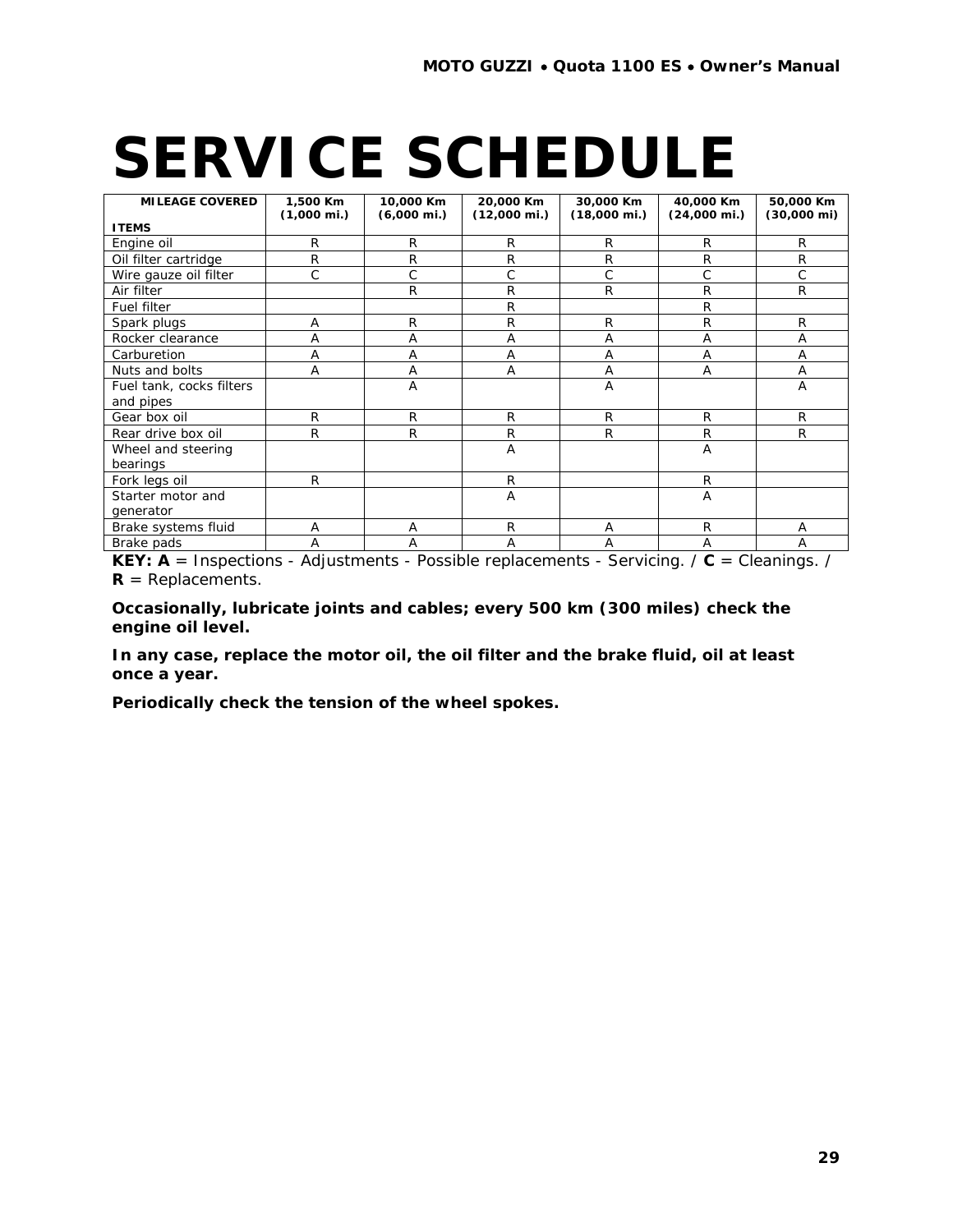# <span id="page-29-0"></span>**CLEANING - STORING**

# **Cleaning**

### **Preparations for washing**

Before washing the vehicle, the following parts should be covered with a waterproof material: the rear part of the silencers, the clutch and brake levers and pedals, the throttle twist-grip, the left-hand light switch, the ignition key switch, the shaft with driving couplings.

## **Washing**

Avoid spraying water too much pressure on the instruments and the front and rear hubs.

## **Drying**

Remove the protective coverings.

Thoroughly dry the vehicle.

Test the brakes before using the vehicle.

 **N.B. - To clean the painted parts of the engine unit (engine, gearbox, transmission box, etc.) the following products may be used: diesel oil, petrol or water-based neutral detergents for car cleaning.** 

**These products should be washed off immediately with water; do not use water at high temperatures or pressures.**

## **Storage**

If the vehicle is to remain idle for a considerable period of time (e.g. for the winter period) it should be stored in the following way:

- $\blacksquare$  clean the vehicle thoroughly;
- empty the fuel tank and feeding system. If left for a long time, the fuel will evaporate leaving incrustation and residue;
- remove the spark plugs and put a few drops of SAE 30 oil into each cylinder. Turn the crankshaft for a few revolutions and then replace the spark plugs;
- $\blacksquare$  reduce the tire pressures by 20%;
- **position the vehicle so that its wheels are not touching the ground;**
- **smear a layer of oil on unpainted parts to prevent rust;**
- **Fig.** remove the battery and store in a dry place away from the direct sunlight and where there is not danger of frost; check the battery charge once a month;
- cover the vehicle but in such a way that the air can circulate.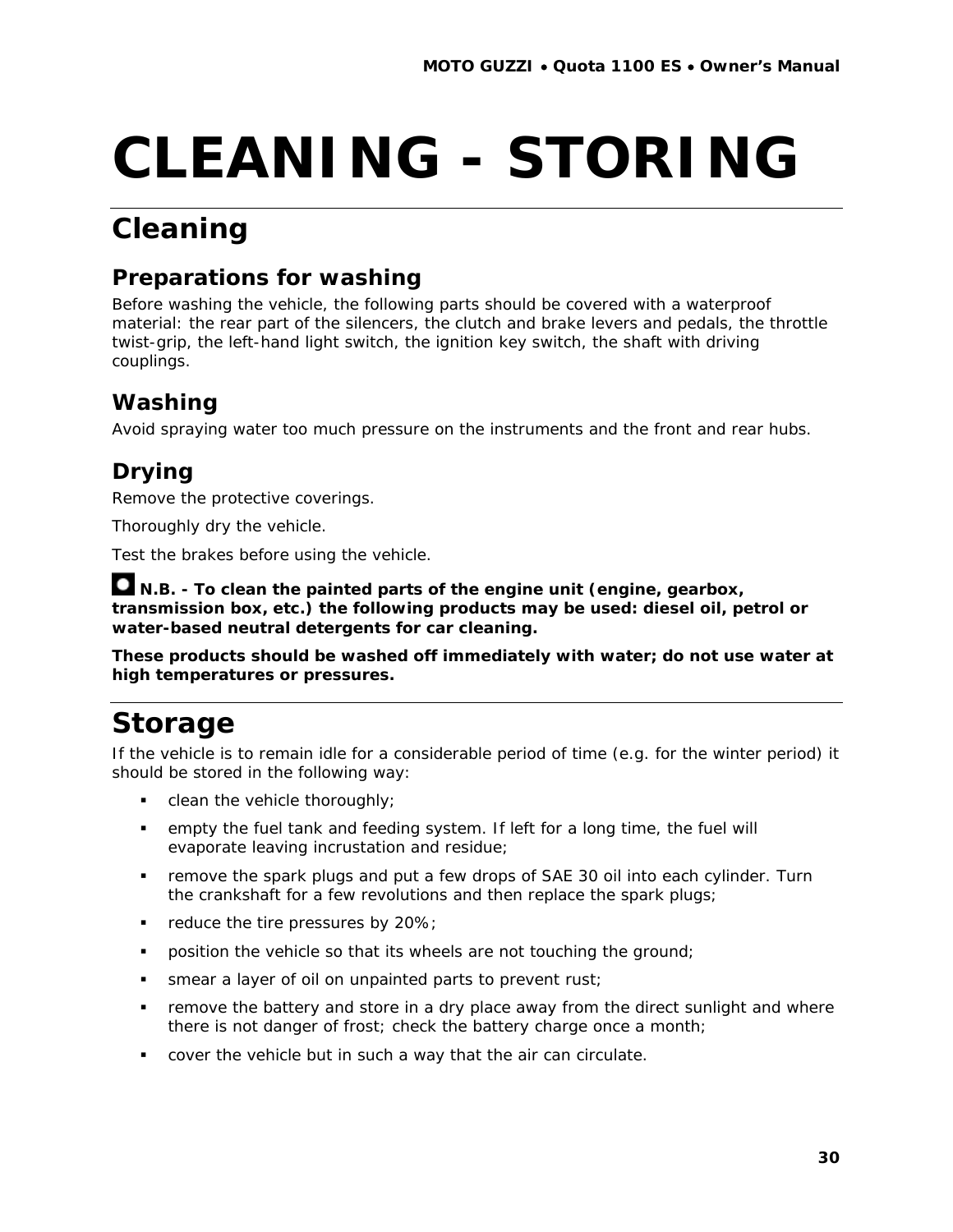# <span id="page-30-0"></span>**CLEANING THE WINDSCREEN**

The windscreen can be cleaned using most of the soaps, cleaners, waxes and polishes commercially available for glass and plastic.

The following precautions should be taken:

- **do not wash or polish the windscreen in direct or strong sunlight or when temperatures are high;**
- **under no circumstances use solvents, lyes or similar products;**
- do not use abrasive substances, pumice, sand/emery paper, files, etc.;
- wash all dust and dirt away before polishing. Small superficial scratches can be removed using a mild polish;
- paint or sealing compound can be removed before harden by using diesel, isopropylic alcohol or butyl cellosolvent (do not use methyl alcohol);
- use soft cloths, sponges, chamy leathers or cotton wool; do not rub too hard. Do not use paper towels or man-made fiber cloths as they tend to scratch the windscreen.

Deep scratches cannot be removed by hard rubbing or the use of solvents.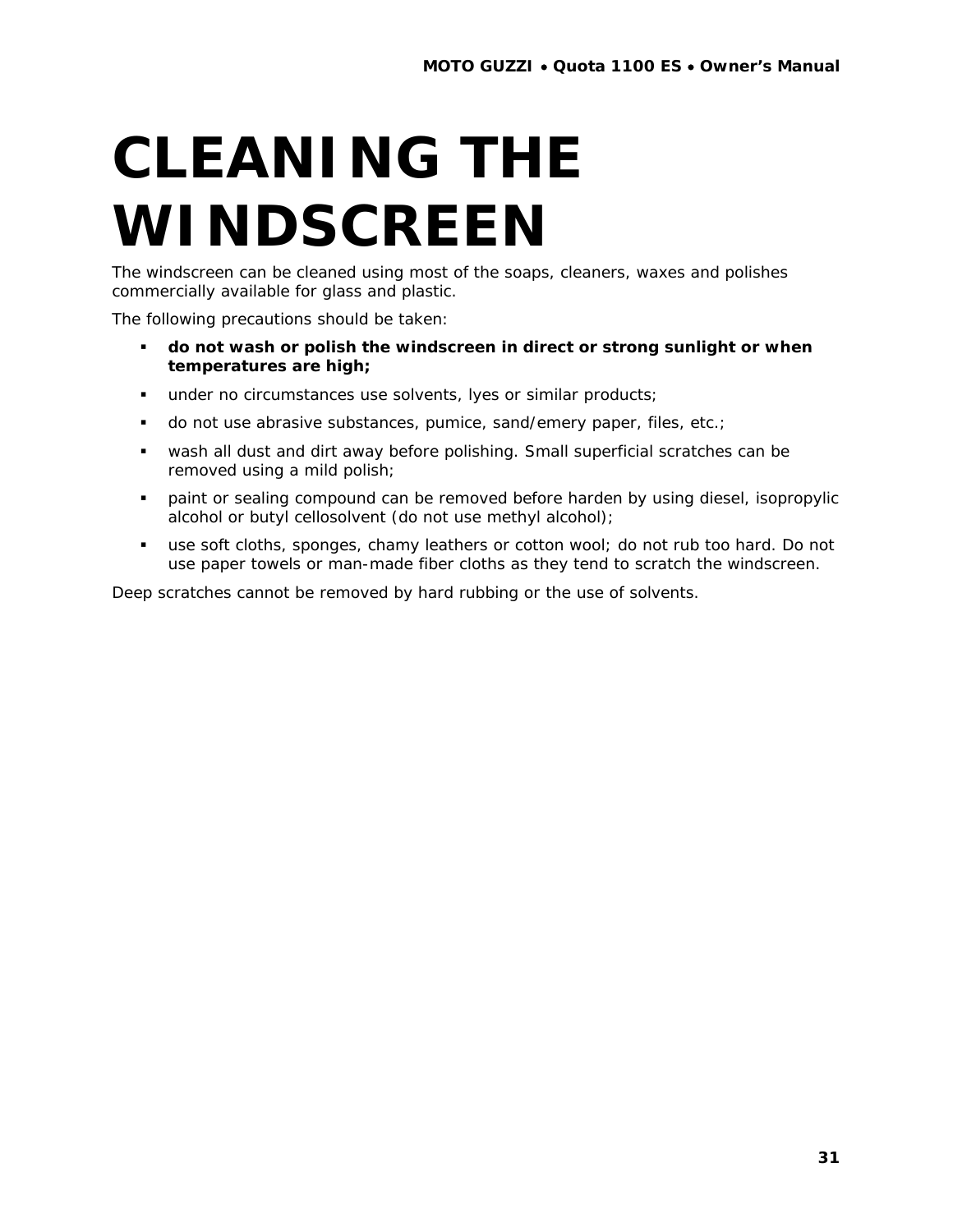# <span id="page-31-0"></span>**LUBRICATION**

## **Engine lubrication**

## **Checking the oil level**

(fig. 21)

Check the crankcase oil level every 500 km; the oil should reach the «Max» mark on the dipstick «A». If the oil is below this level, top up with the recommended type and grade of oil.

 **N.B. - The oil level check should be carried out after the engine has run for a few minutes: the dipstick plug «A» should be screwed fully home.**



## **Oil change**

The oil should be changed after the first 500÷1,500 km and then every 10,000 km. change the oil when the **engine is warm**.

Allow the sump to drain fully before filling up with new oil.

«A» Oil filler plug with dipstick (fig. 21).

«B» Oil drain plug (fig. 22).

Oil required: 3 liters of «Agip 4T SUPER RACING SAE 20W/50».

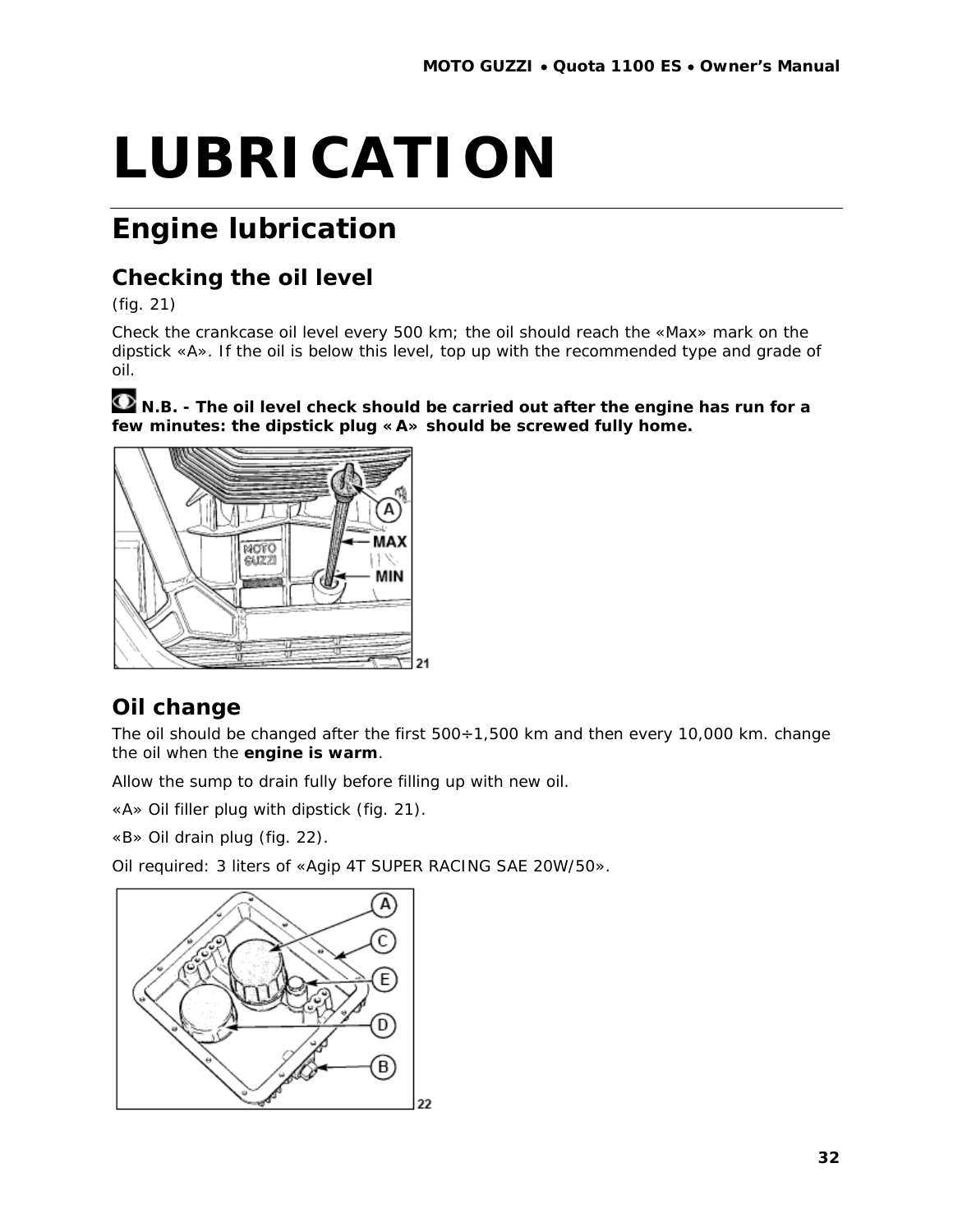## <span id="page-32-0"></span>**Changing the filter cartridge and cleaning the mesh filter**

(fig. 22)

After the first 500÷1,500 km (first oil change) and afterward every 10,000 km, replace the filtering cartridge «A» by doing the following:

- unscrew the drain plug «B» and allow the sump oil to drain off fully;
- undo the screws and remove the sump cover «C» from the crankcase: this assembly includes the filter cartridge «A», the mesh filter «D» and the oil pressure valve «E».
- When changing the filter cartridge  $\alpha A$ » it is also a good idea to remove the mesh filter «D» and wash it in petrol; dry by blowing with compressed air. Blow the oil ducts in the sump out with compressed air and refit the mesh filter.

Do not forget to fit a new sump gasket when refitting the sump.

 $\bullet$  **It is recommended to perform the operation described above at our dealer locations.**

## **Gearbox lubrication**

(fig. 23)

### **Checking the oil level**

Every 5,000 km check that the oil just reaches the level at plug hole «B».

If the oil is below the level, top up with the recommended grade and type of oil.

### **Oil change**

The gearbox oil should be changed after the first 500 to 1,500 km, and later on every 10,000 km. Drain the oil when the gearbox is warm as the oil is more fluid and drains more easily.

Remember to allow the gearbox to drain fully before filling with new oil.

«A» Filler plug.

«B» Level plug.

«C» Drain plug.

Quantity required: 0.750 liters of «Agip Rotra MP SAE 80 W/90» oil.

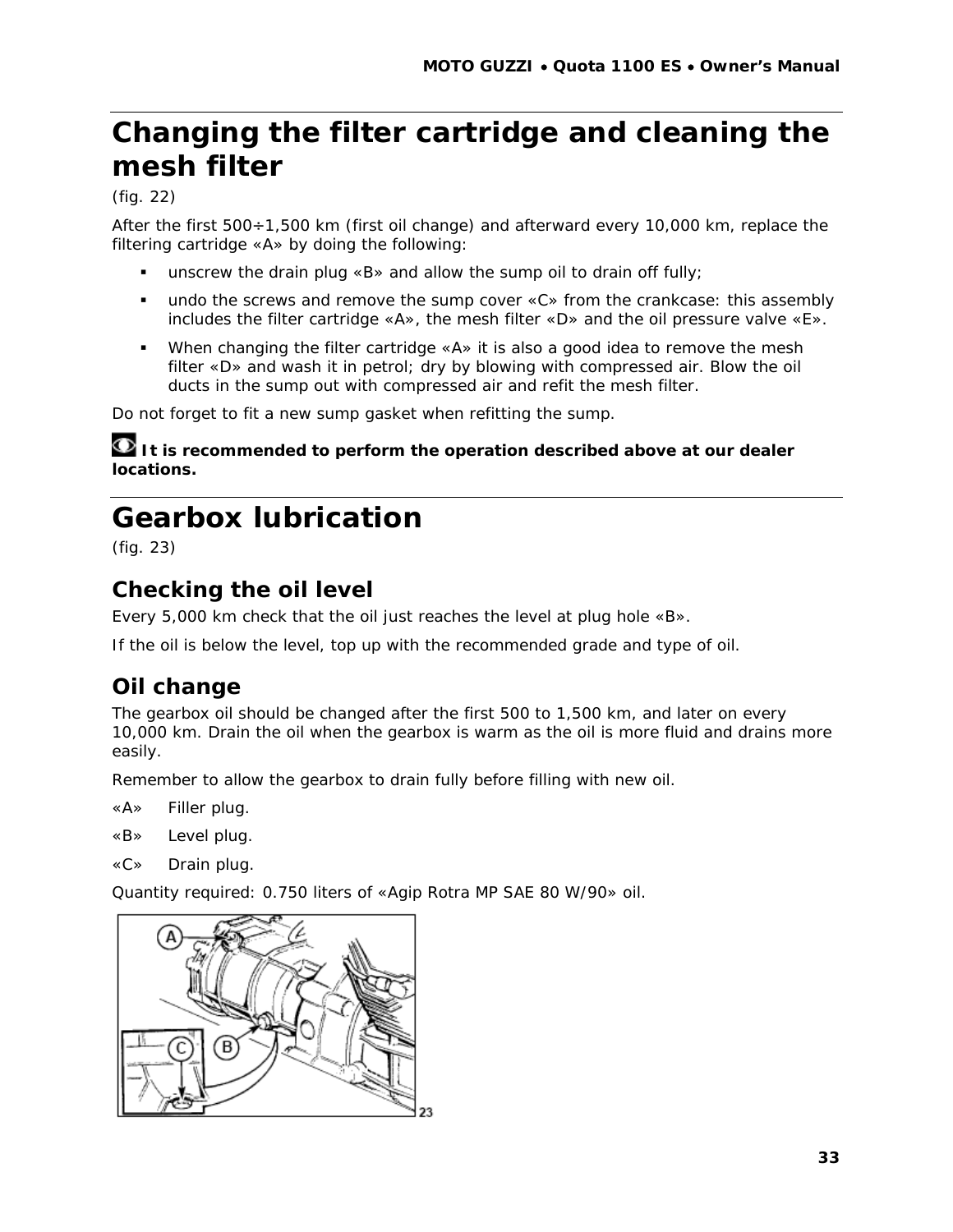## <span id="page-33-0"></span>**Rear transmission box lubrication**

(fig. 24)

## **Checking the oil level**

Check the oil level every 5,000 km; the oil should just reach the level plug hole «A»; if the oil is below the level top up with the recommended grade and type of oil.

#### **The oil level check will have to be carried out by means of the fork in the horizontal position.**

## **Oil change**

The transmission oil should be changed after the first 500 to 1,500 km, and later on every 10,000 km. Drain the oil when the gearbox is warm as the oil is more fluid and drains more easily.

Remember to allow the gearbox to drain fully before filling with new oil.

- «A» Level plug.
- «B» Filler plug.
- «C» Drain plug.

Quantity required: 0.250 liters of which:

0.230 liters of «Agip Rotra MP SAE 80 W/90» oil.

0.020 liters of «Agip Rocol ASO/R» oil or «Molykote type A» oil.



## **Front fork oil change**

(fig. 25)

After the first 500÷1,500 Km and afterwards every 20,000 km or at least once a year.

About 0.565 liters of oil is needed for the «MARZOCCHI (SAE 7.5)» shock absorbers.

To change the fluid in the front forks, proceed as follows:

- with the vehicle on the center stand, loosen the side bolt «C» that attaches the steering head to the fork;
- **unscrew the upper hexagonal-head plug «B»; then remove the drain plug «A»;**
- refit the plug «A» and put the required quantity of oil:
- For refit the plug  $\&$ B  $\&$  and retighten the side bolt. Repeat the same procedure for the other side.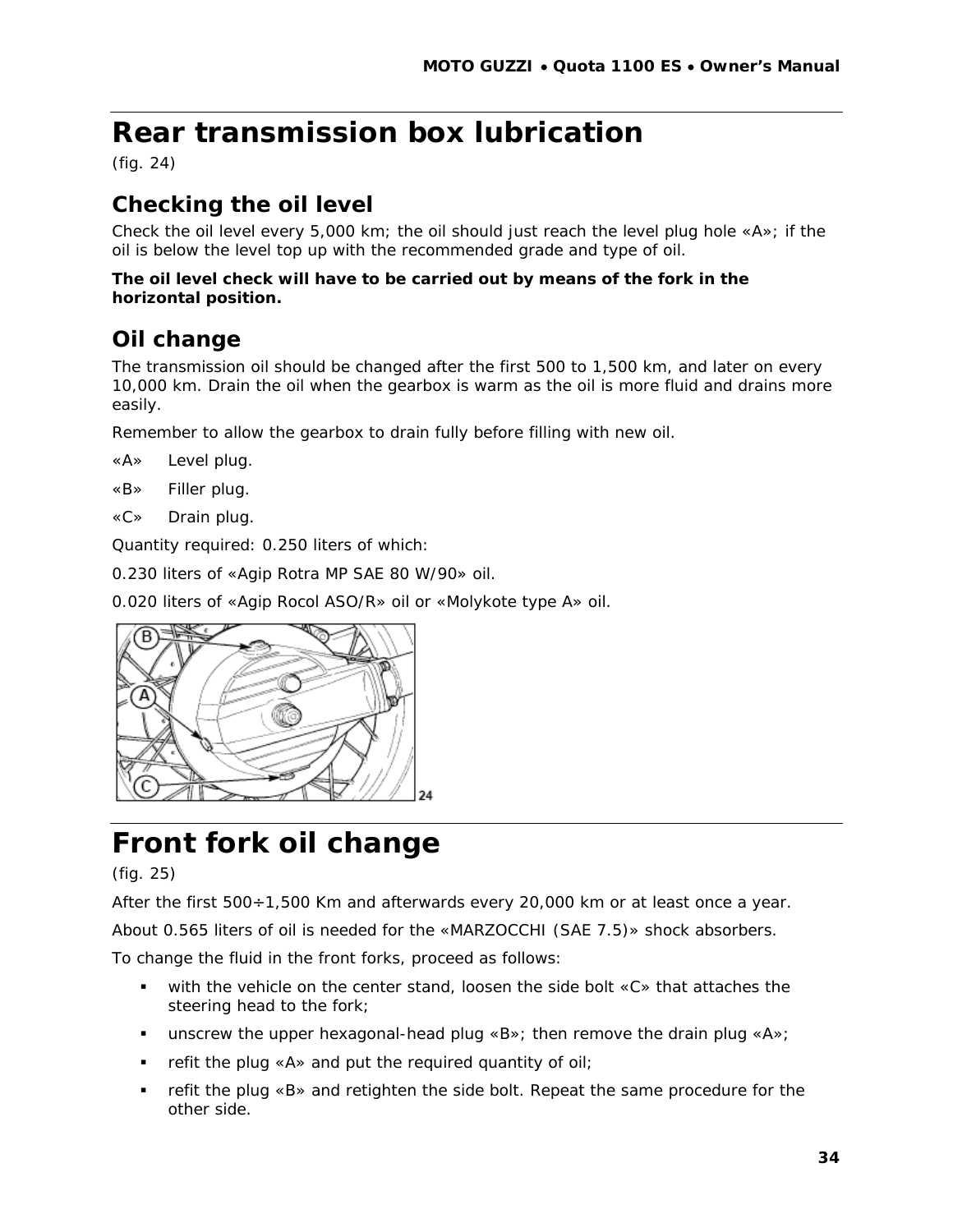

<span id="page-34-0"></span> **These operations are best carried out by an authorized dealer.**

## **Greasing**

To grease:

- **steering bearings;**
- swinging arm bearings;
- **control rod joints;**
- side stand fittings;

**Use: «Agip Grease 30».**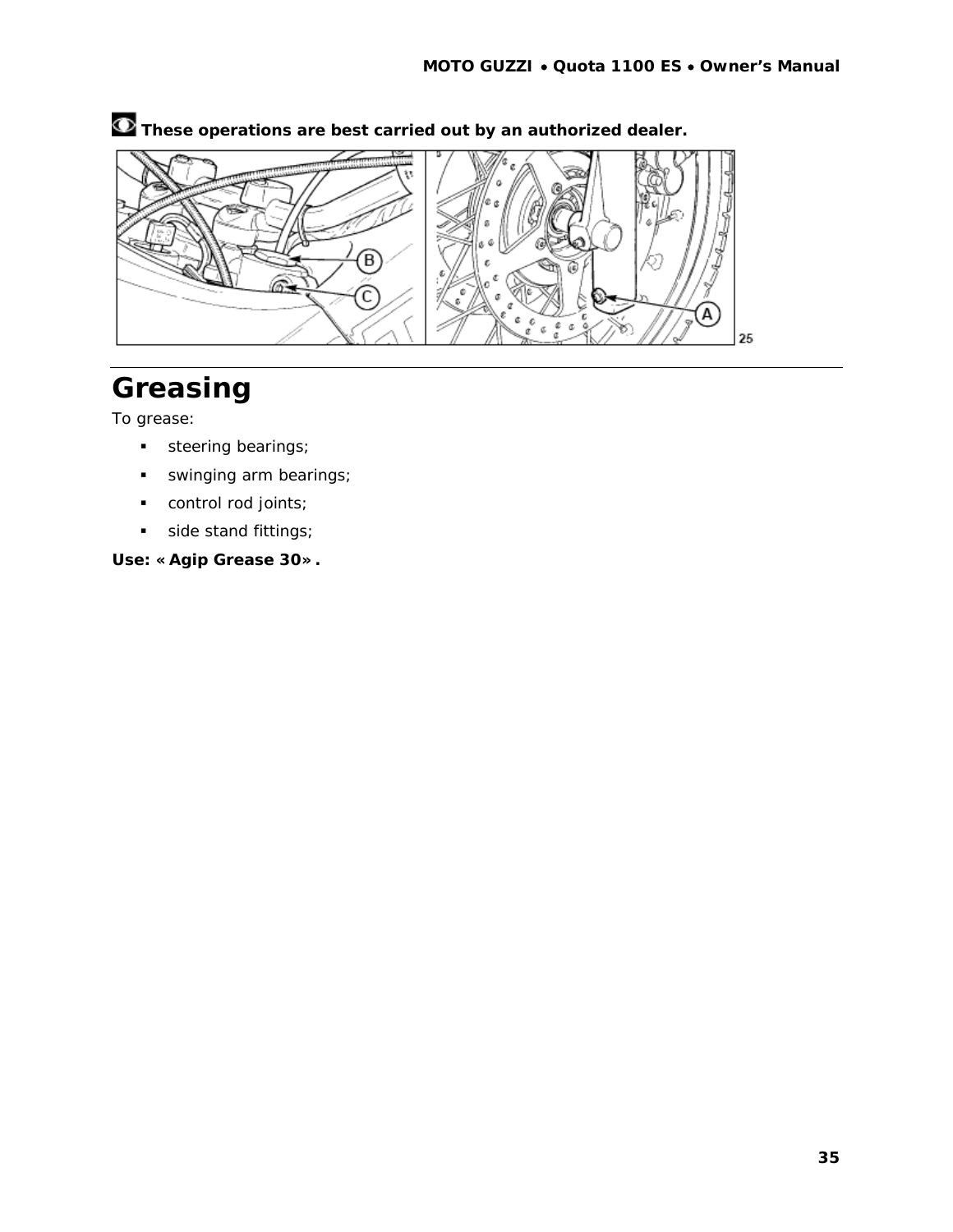# <span id="page-35-0"></span>**VALVE GEAR**

## **Valve clearances**

(fig. 26)

The clearance between rocker arms and valves should be checked and adjusted after the first 500÷1,500 km and every 5,000 thereafter or if the valve gear becomes excessively noisy.

Adjustment should be carried out with the engine cold and the piston at TDC in the compressions phase (valves closed).

Remove the rocker box cover and proceed as follows:

- 1 loosen nut «A».
- 2 turn the adjuster screw «B» to obtain the clearances:
	- **intake valve 0.10 mm;**
	- **exhaust valve 0.15 mm.**

Use a suitable feeler gauge «C» to measure the clearances.

Remember that if the clearances are greater than those specified, valve gear will be noisy; if the valves donor close fully this can cause problems such as:

- loss of compression;
- engine overheating;
- valve burn-out, etc.

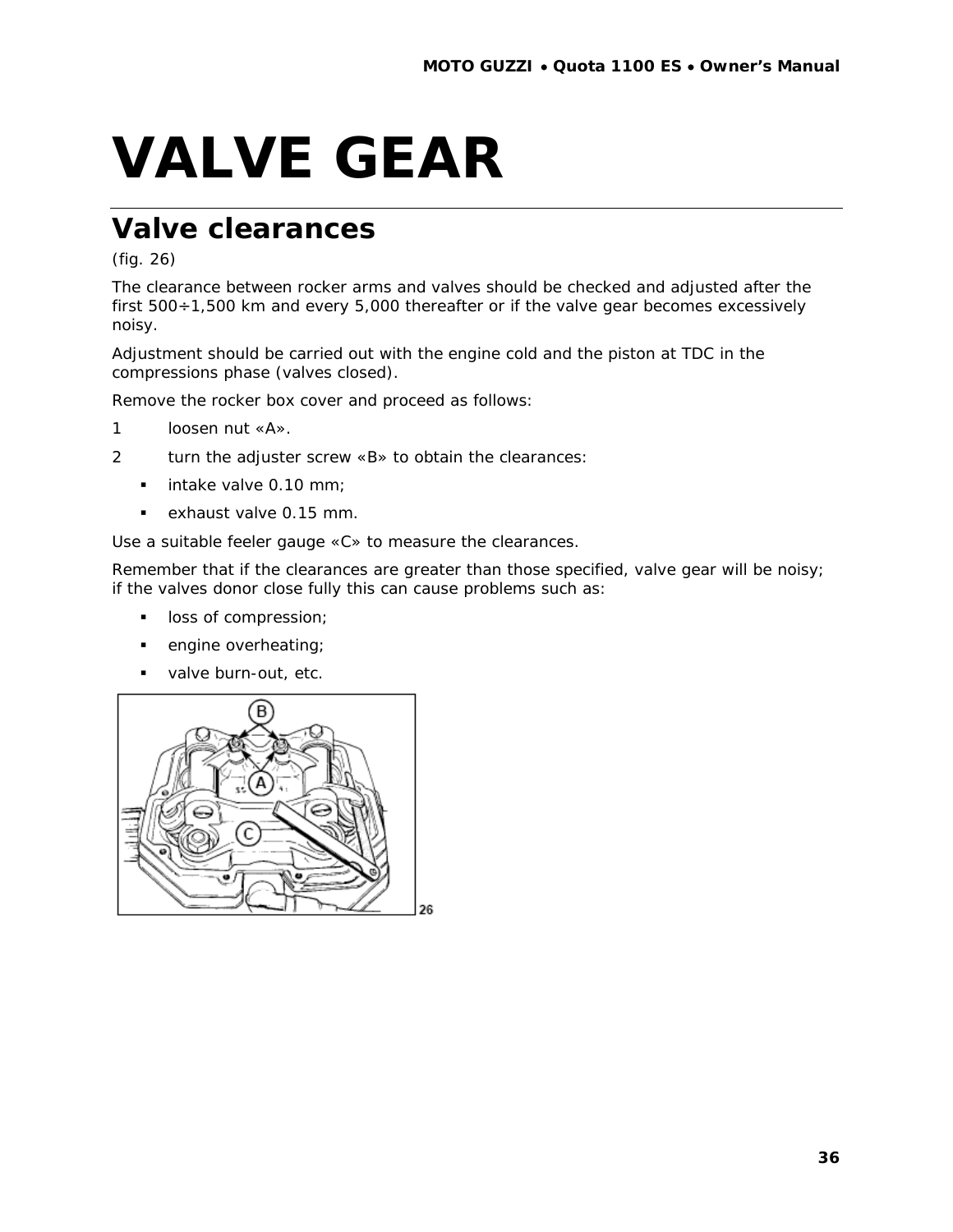# <span id="page-36-0"></span>**WEBER injectionignition system (I.A.W. 15M)**

In the Weber injection-ignition system type "alfa/N" the engine speed and the throttle position are used to measure the quantity of sucked air; when the quantity of air is known, measure the fuel quantity in relation with the desired strength. Other sensors in the system allow to adjust the main operation, on particular condition. Moreover, the engine speed and the throttle angle allow to calculate the optimal ignition advance on every operation condition. The quantity of air sucked from each cylinder per cycle, depends on the air density in the suction manifold, on the single displacement and on the volume efficiency. The volume efficiency is experimentally calculated on the whole operation field of the motor (rpm and engine load) and is stored in the electronic unit. The control of the injectors, each cylinder, is "time sequenced", i.e. the two injectors are controlled on the basis of the suction sequence, while the delivery can already begin, for each cylinder, from the expansion phase until the suction phase, already begun. The timing for the initial delivery is contained in the electronic unit.

Static inductive-discharge ignition with dwell control provided by the power module (in-built in the electronic box) and ignition advance mapping stored in the electronic box. The coils receive the control inputs from the I.A.W. 15M unit (that calculates the ignition advance) via the power modules.

# **Description of the system**

## **Fuel circuit**

The fuel is injected along the suction pipe of every cylinder, in the upper side of the suction valve.

It includes: tank, pump, filter, pressure adjuster, electroinjectors.

### **Sucked air circuit**

The circuit includes: air filter, suction pipe, floated casing.

Downstream the throttle valve is installed the plug for the pressure adjuster.

The potentiometer for the throttle position is assembled on the throttle shaft.

The max pressure sensor (built into the unit) and the air temperature sensor are installed upstream from the throttle valve.

## **Control circuit**

With this circuit, the electronic unit detects the engine conditions and the performance of the fuel exhaust and the ignition advance.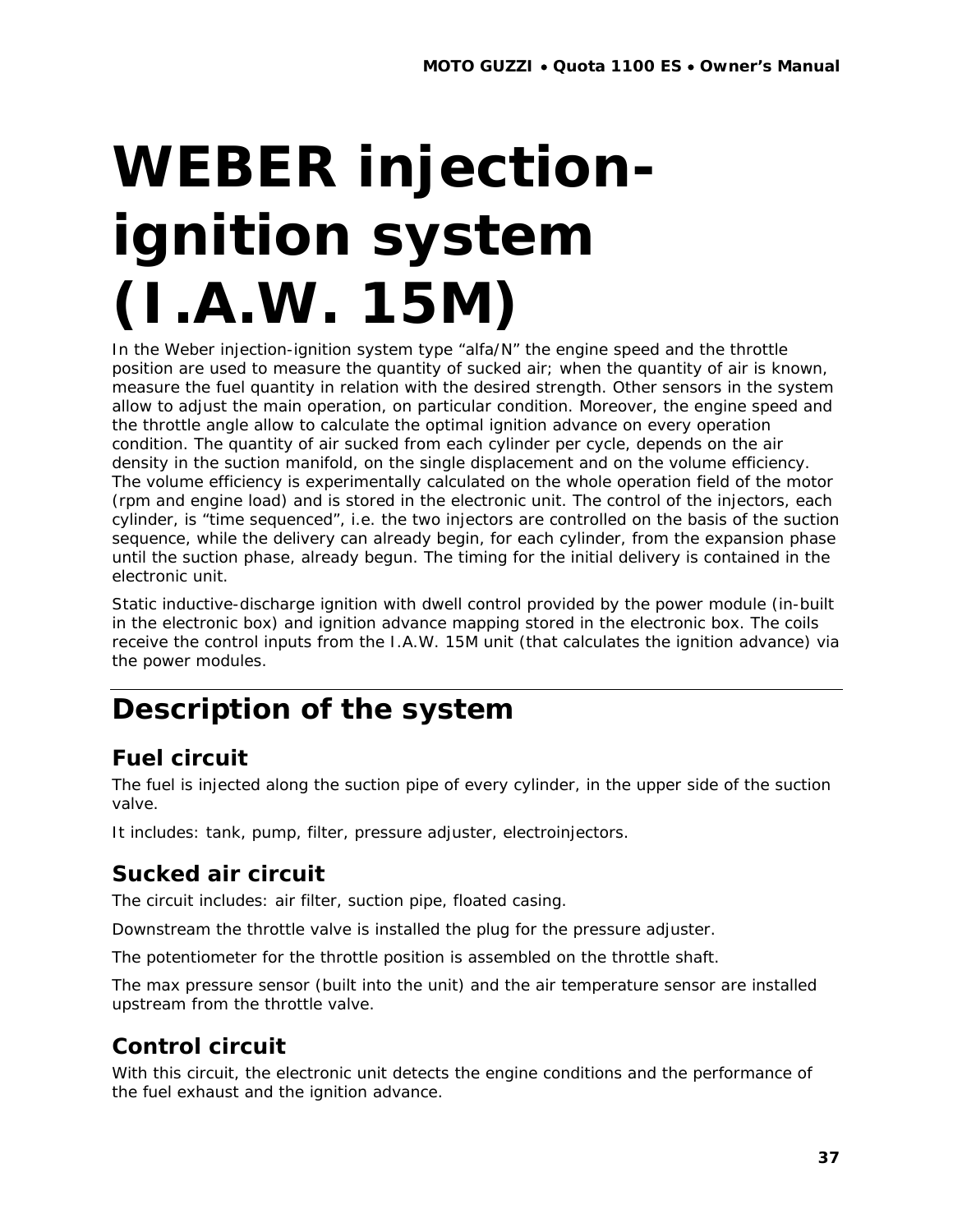<span id="page-37-0"></span>It includes: battery, ignition switch, two relays, electronic unit with built-in max pressure sensor, ignition unit, air temperature sensor, throttle position potentiometer, two injectors, oil temperature sensor, injection timing/RPM sensor.

# **Operation phases**

### **Normal operation**

When the engine is in standard thermic conditions, the 15M I.A.W. unit calculates the phase, the injection time, the ignition advance, only by interpolation on the corresponding stored presettings, according to rpm and throttle position.

The resulting amount of fuel is delivered to the two cylinders with two subsequent injections.

The count of the initial delivery moment, for each cylinder, is made by means of a presetting that depends on the number of revolutions.

### **Starting phase**

When the ignition switch is in operation, the 15M I.A.W. unit feeds the fuel pump for few time and detects the throttle angle and the temperature of the engine.

After starting the engine, the unit receives the revolution and phase signals, which allow it to control the injection and the ignition.

To make the starting phase easy, an enrichment of the main quantity, upon the oil temperature, is performed.

After the starting phase, the unit begins the check of the advance.

### **Acceleration operation**

During acceleration, the system increases the delivered fuel quantity, in order to obtain the best way of guide.

This condition is detected when the throttle angle variation reaches appreciable values, the enrichment factor is determined upon the oil and air temperatures.

## **WARNING!**

**In order not to cause damages to the electronic ignition system, follow the precautions hereunder:** 

**in case of battery removal or refitting, be sure that the ignition switch is in** 



**position OFF « »;** 

- **do not disconnect the battery with engine on;**
- **be sure of the perfect efficiency of earth cables of electronic boxes;**
- **do not electric weld on the vehicle;**
- **do not use other electric devices for starting;**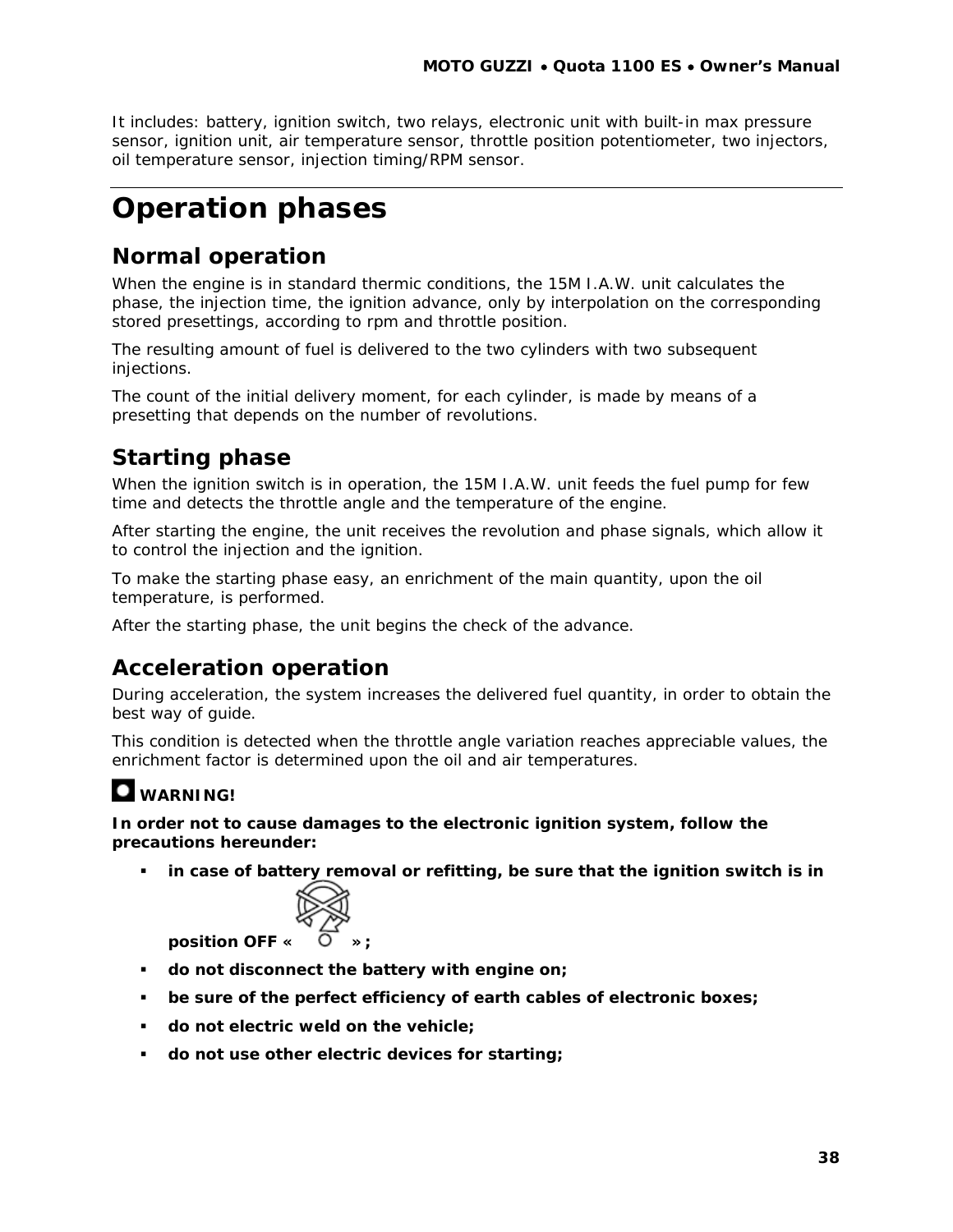- <span id="page-38-0"></span> **to avoid either malfunctioning or inefficiencies of the ignition system, the spark plug wire connections (spark plug cap) and the spark plugs must be of the recommended type (as original equipment);**
- **do not make any plug current check if the original spark plug cap are not fitted otherwise the electronic power box would be irreparably damaged;**
- **in case of assembling of antitheft devices or other electric devices, absolutely do not touch the electric ignition/injection system.**

**In the electronic injection/ignition system is not possible to adjust the carburetor setting (air/gasoline ratio).** 

### **IMPORTANT!**

**Do not adjust the mechanical and electronic components in the electronic injection/ignition system.** 

 **Any adjustment or maintenance work should be carried out at the dealer's workshop.**

# **Adjusting the idle setting and the CO**

(fig. 27)

- To set the idling speed to 1,200 rpm, adjust screw «A».
- Open and close the throttle a few times to check that the idling remains constant.
- The CO value should be between  $1\% \div 2\%$ .

#### **N.B. - The idle setting should be adjusted when the engine is at running temperature.**

**These operations are best carried out by an authorized dealer.**



## **Fuel filter replacement**

#### («A», fig. 28)

The filter is provided with a filtering element made of paper, with 1,200 cm<sup>2</sup> surface, and 10 µm; filtering power: it is necessary due to the high sensibility of injectors to foreign elements.

The filter is assembled under the saddle between the pump and the pressure adjuster and on the external cover there is an arrow showing the direction of the fuel.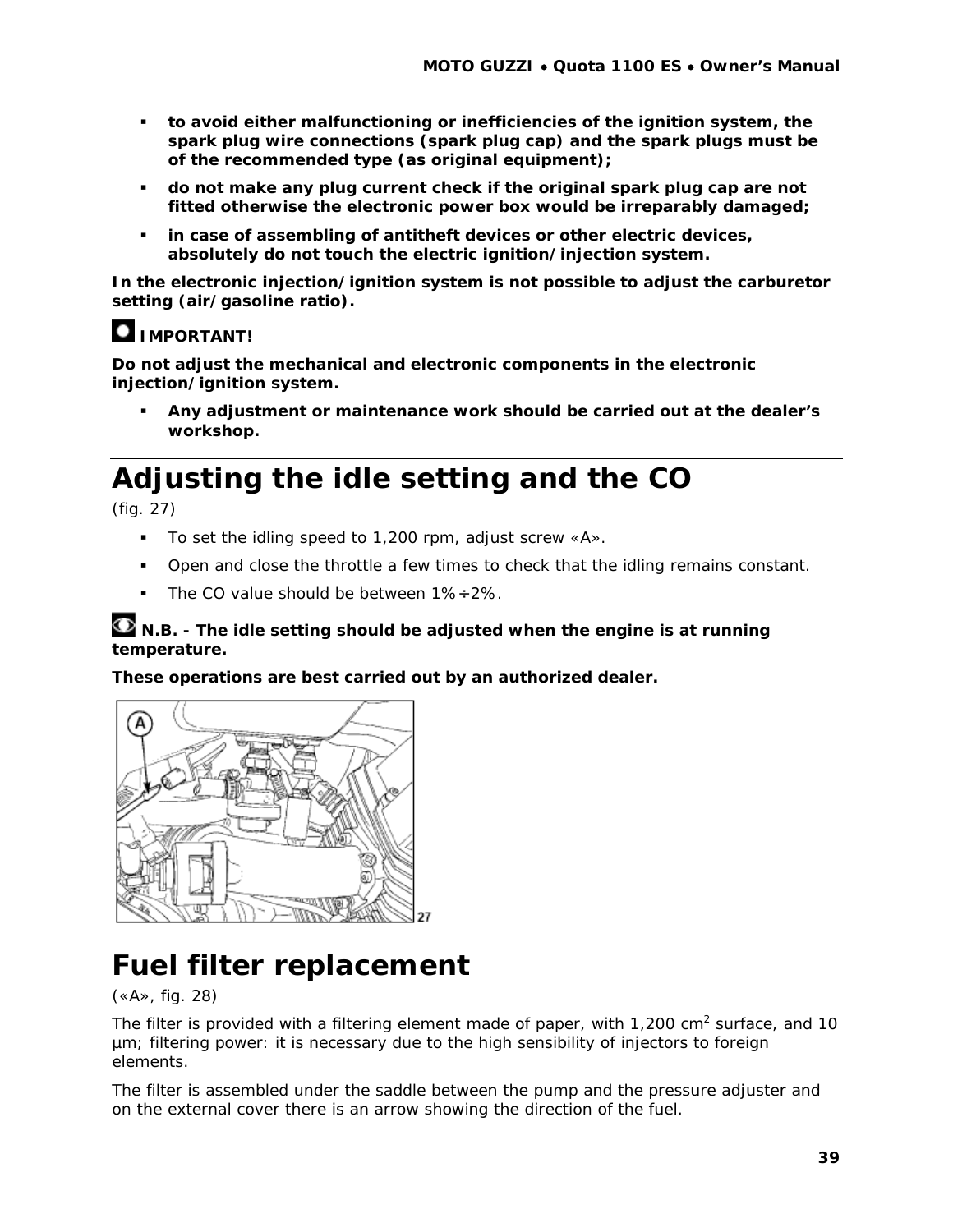<span id="page-39-0"></span>Every 20,000 km it is necessary to replace it.

 **To change the fuel filter, it is advised to use an authorized dealer.**



# **Changing the air filter**

 $(*A\ast of fig. 29)$ 

Check the air filter every 5,000 km and clean by blowing with compressed air; change every 10,000 km.

This filter is mounted in a special case above the motor group, the saddle and fuel tank must be removed in order to have access to it.

## **For the above operations it is advisable to apply to a Moto-Guzzi dealer.**



# **Spark plugs**

(fig. 30)

Use the following types of spark plug:

**NGK BPR 6 ES** 

Spark plug gap: 0.7 mm.

Remove the spark plugs for cleaning and checking at the intervals.

Refit the plugs by hand taking care not to cross thread them, they should screw home easily; it is then recommended to tighten them manually for some turns and to use the provided suitable key, in order to lock them when the **engine is cold**.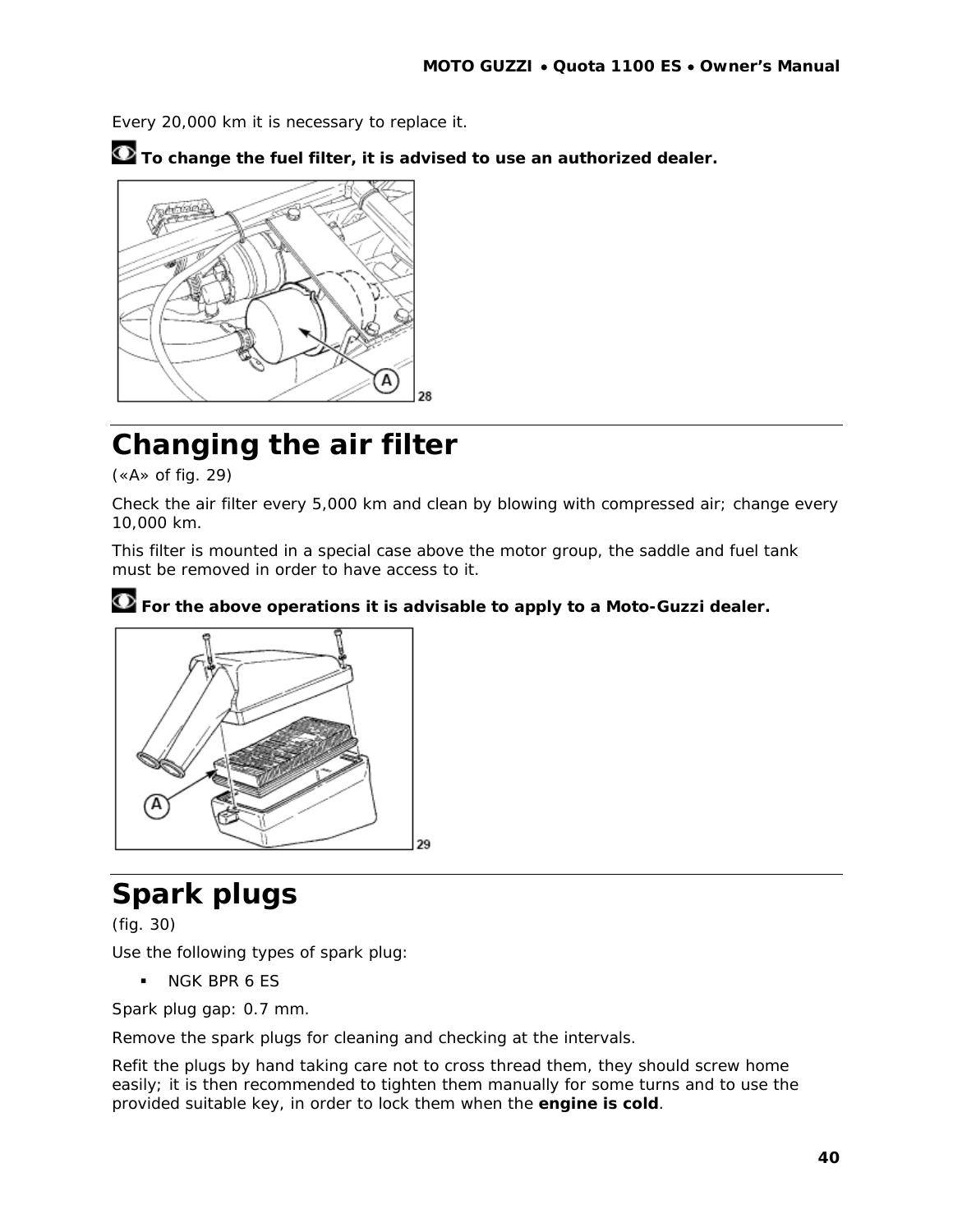Even if used plugs appear to be in good condition, they should be replaced every 10.000 km.

 **N.B. - Values lower than 0.7 mm can compromise the engine life.** 

### **WARNING!**

**To avoid either malfunctioning or inefficiencies of the ignition system, the spark plug wire connections (spark plug cap) and the spark plugs must be of the recommended type (as original equipment). Do not make any plug current check if the original spark plug cap are not fitted otherwise the electronic power box would be irreparably damaged. Bear in mind that this also applies to any vehicles equipped with the electronic ignition systems listed below.** 

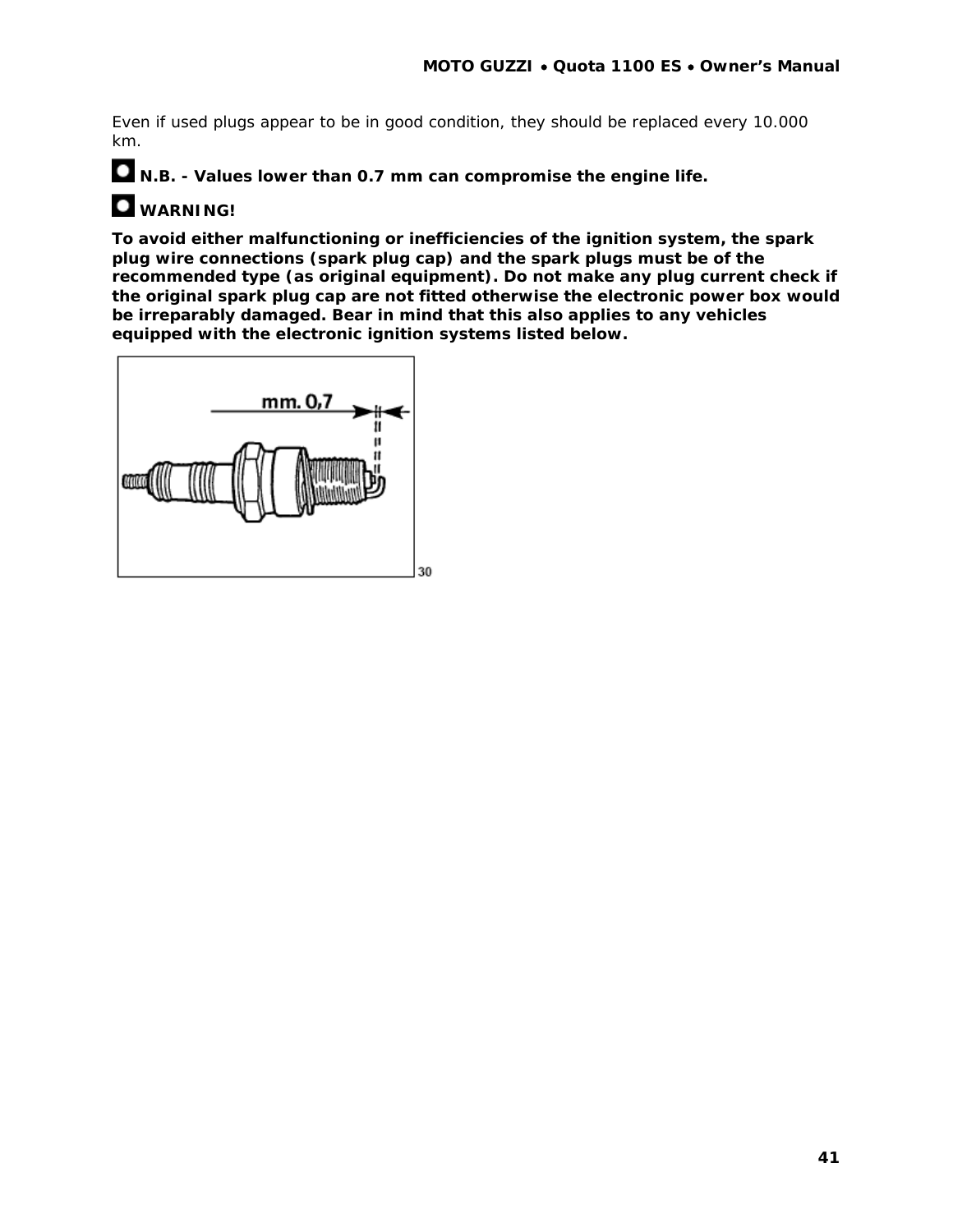# <span id="page-41-0"></span>**ELECTRICAL EQUIPMENT**

The electrical equipment consists of the following:

- **Battery.**
- **Starter motor with electro-magnetic ratchet.**
- Generator-alternator fitted to the front of the crankshaft.
- **Fuel reserve signal device.**
- **Light switch.**
- **Ignition coil.**
- **Electronic control unit (I.A.W. 15 M).**
- **Phase and revolution sensor.**
- **Blinker unit**
- **Voltage regulator.**
- Fuse box (no.  $6, 15$  A fuses).
- **Electronic control unit.**
- **Pump control microswitch, coils, electro-injectors.**
- **Starter microswitch.**
- **-** Headlight.
- **Tall light.**
- **Direction indicators.**
- **Selector indicators.**
- **EXECT** Light direction indicator, horn and headlamp flasher switch.
- **Hazard warning lights, switch.**
- Starter and stop device.
- **Electric horns Horn switch.**

## **Battery**

The battery has a voltage of 12 V and a capacity of 13 Ah; it is charged by the generator. To reach the battery, remove the right-hand side panel. This is a hermetic (maintenance free) battery that does not require any electrolyte level control or topping up.

#### **Instructions for recharging**

To recharge the battery, use a constant voltage charger set to  $14.7 \div 15V$  at  $25^{\circ}$ C.

 **WARNING**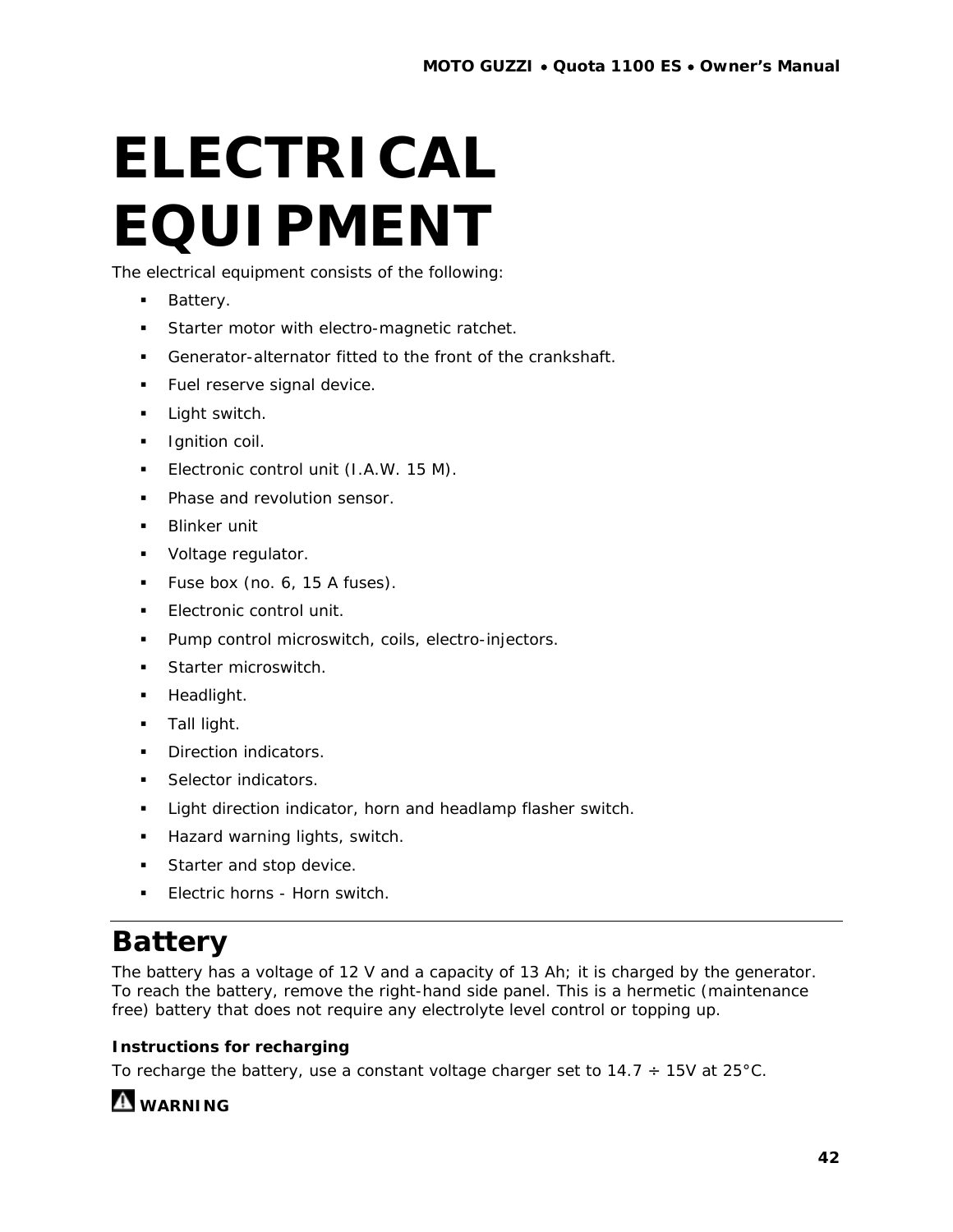- <span id="page-42-0"></span>**Contains toxic materials (Pb and H2SO4)**
- **Extremely high current, avoid short circuit.**
- **DO NOT charge in a gas tight container.**
- **Sealed Lead Battery.**

**Must be recycled or disposed of properly.** 

 **These operations are best carried out by an authorized dealer.**

# **Replacing bulbs**

### **Headlight**

(fig. 31)

To change the bulbs, loosen the screws "A" to remove the instrument panel, disconnect the wiring connections from the rear, remove the rubber protective cap and release the lamps.

After having reassembled the unit, make sure no other wiring connection has been accidentally disconnected.

The lamp holder, complete with side light bulb, is push fitted.

**N.B. - When changing the headlight bulb (driving/dipped beams) take care not to touch the glass part of the bulb with your fingers.** 



# **Instrument panel**

(fig. 31)

Remove the instrument panel, after having loosened screws «A», remove the control warning lamp units and instrument lamp units, and change the bulbs.

## **Tail light**

(fig. 32)

Undo screws «A», which attach the reflector to the unit; to remove the bulb from its holder, press in and turn.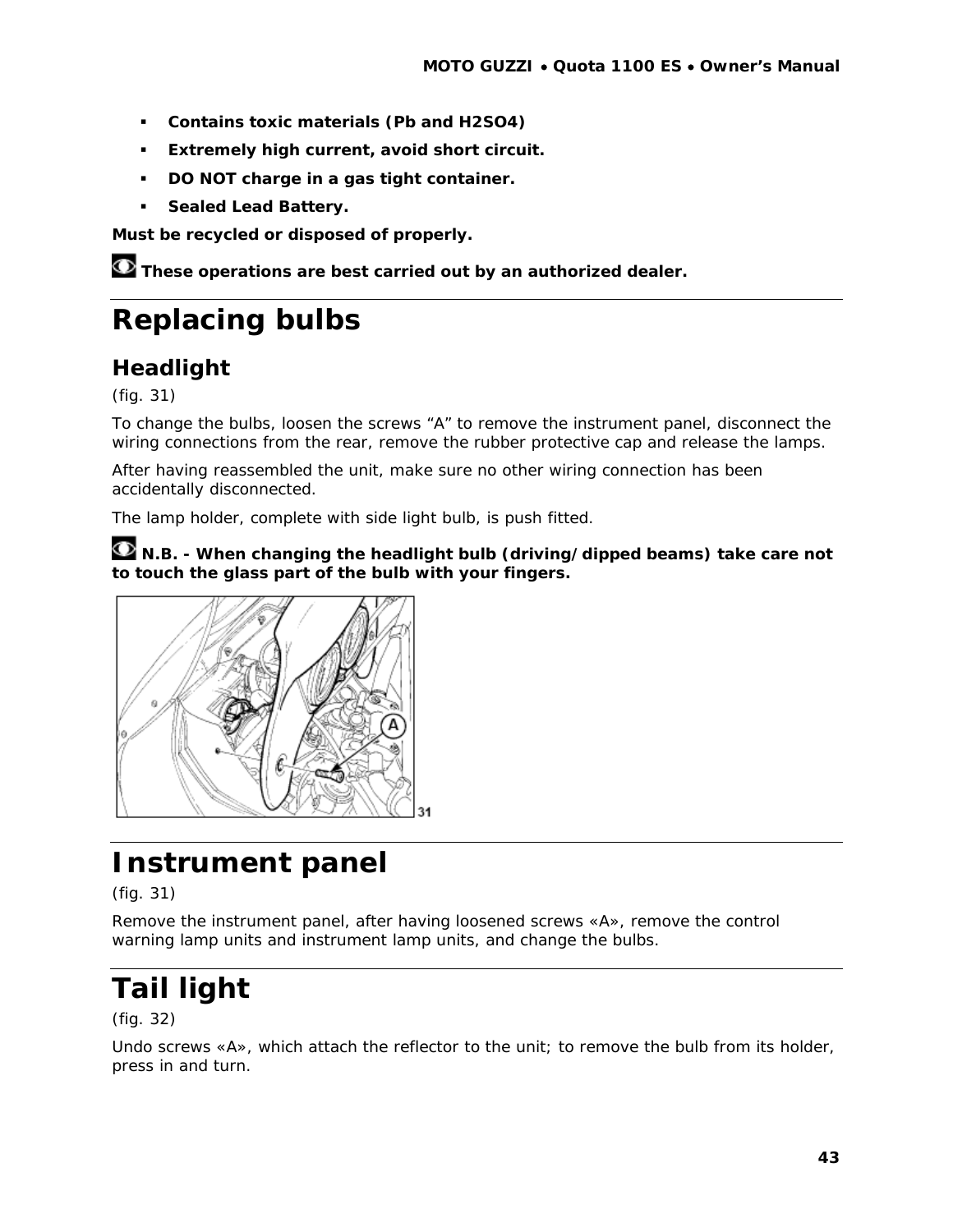<span id="page-43-0"></span>

# **Front and rear direction indicators**

(fig. 32)

Undo screws «B» that hold the reflectors to the direction indicator units to remove it ; To remove the bulb from its holder, press in and turn.

#### **N.B. - Do not overtighten the reflector retaining screws as this will break the reflector.**

## **Bulbs**

#### **Headlight:**

| 55 W   |
|--------|
| 55 W   |
| 5 W    |
|        |
| 5/21 W |
| 10 W   |
| 3 W    |
| 1.2 W  |
|        |

# **Adjusting the headlight beam**

#### (fig. 33)

The headlight beam should always be kept adjusted at the correct height to ensure good visibility and to avoid dazzling on coming traffic.

To adjust the vertical orientation of the beam, work on the adjustment screw «A» after having removed the instrument panel. Turn the screw clockwise to raise the beam, counterclockwise to lower it.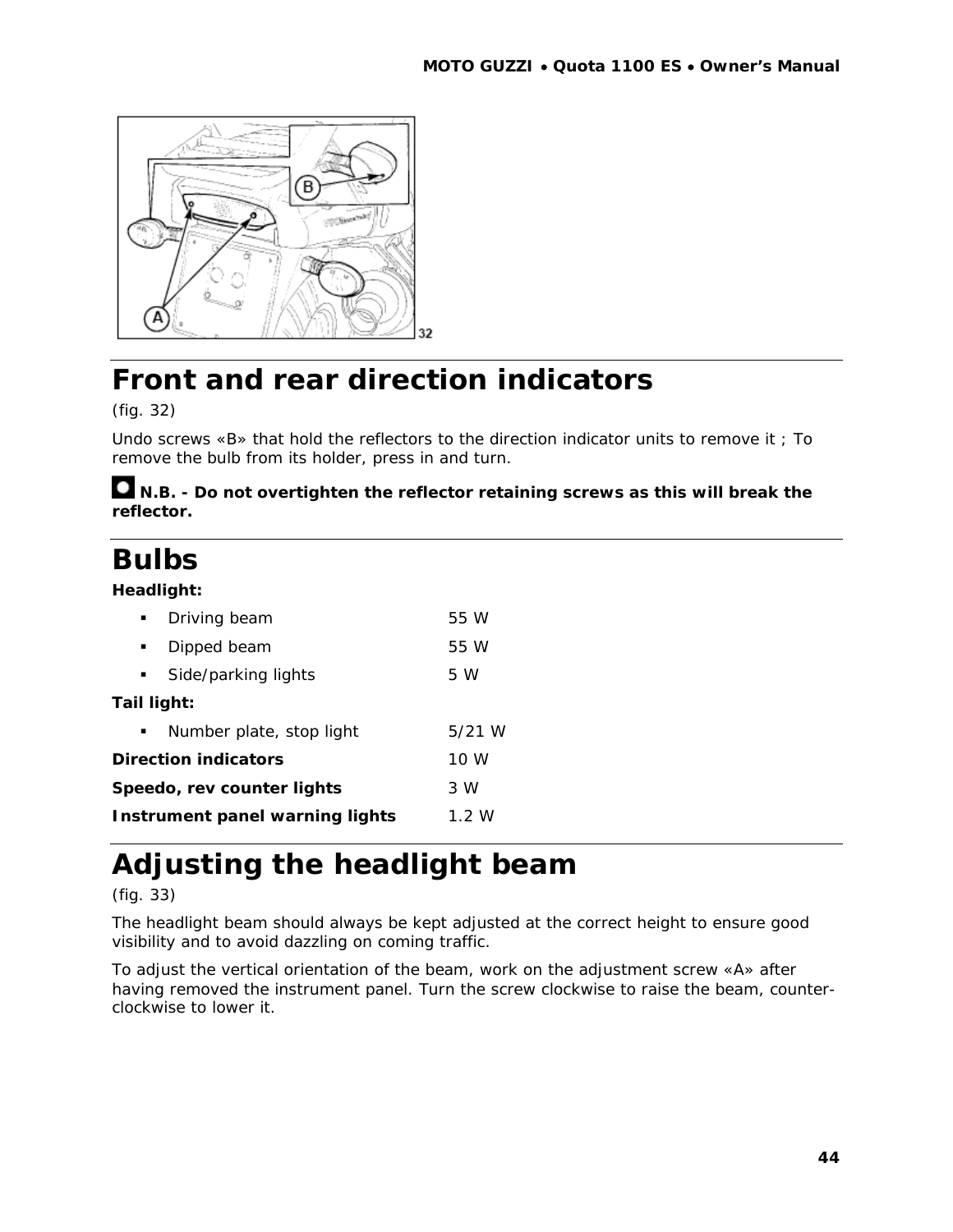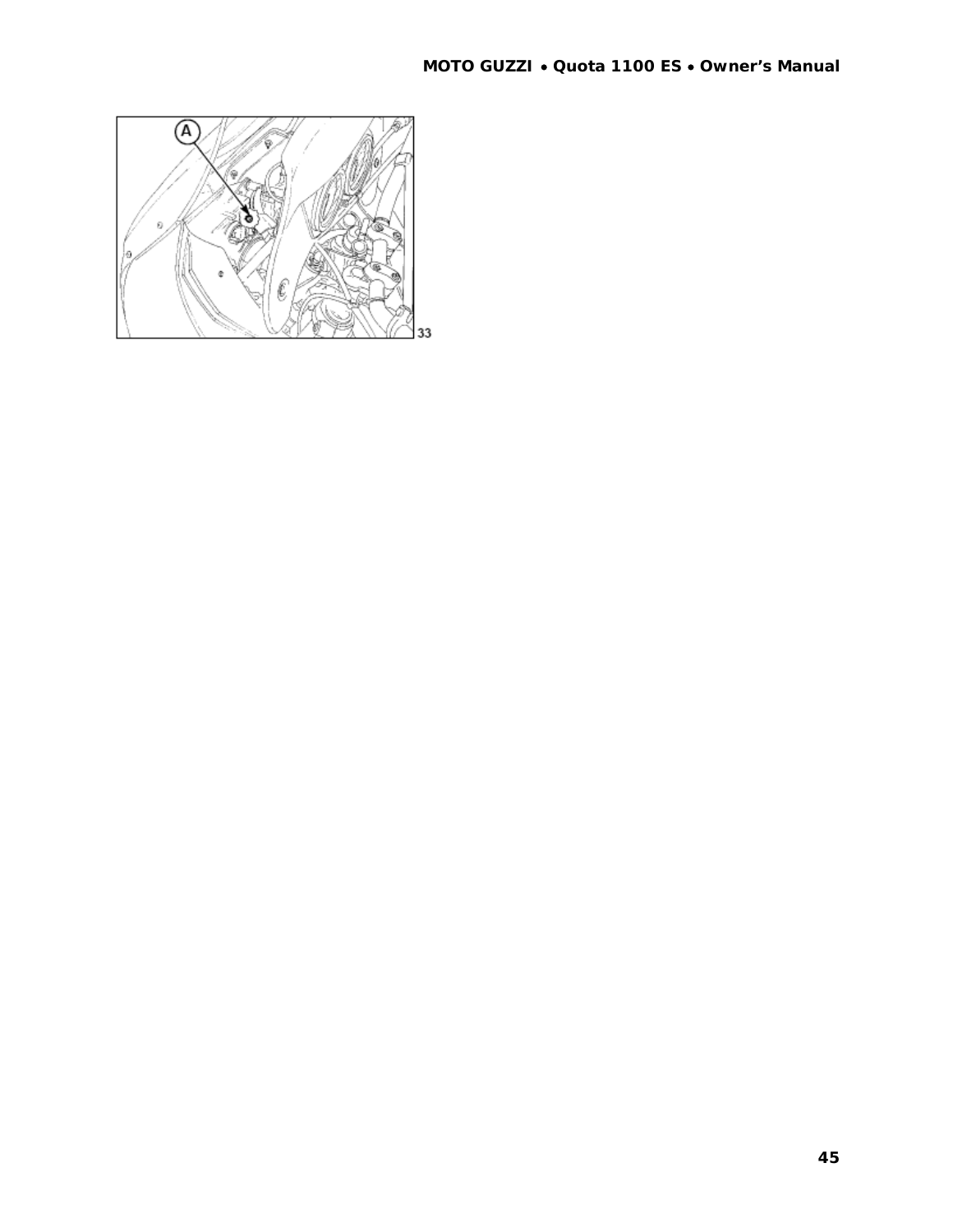# <span id="page-45-0"></span>**WIRING DIAGRAM**

## **Key to wiring diagram**

Driving beam 55W (H3 halogen) Tail light 5W Dipped beam 55W(H1 halogen) Front R.H. direction indicator, 10W Front L.H. direction indicator, 10W Dashboard 1-way AMP connector (RPM sensor, dashboard side) PAKARD 10-way connector (dashboard) Oil pressure switch Neutral position switch Fuel level switch Horns Horn relays (MINIRELAY SIEMENS) PAKARD 10-way connector (L.H. device) L.H. control device: lights, direction indicators, horn Intermittence Alternator 12 V330 W Voltage regulator Start relay (MINIRELAY SIEMENS) Starter Battery 12V 13Ah Rear brake stop switch L.H. rear direction indicator 10W Rear stop light 21W Rear tail light 5W R.H. rear direction indicator 10W Fuse box (see table) Solenoid valves (electric taps) Light relays (MINIRELAY SIEMENS)

### **Fuse**

**F1** Pump, coils, injectors 15A **F2** ECU electronic unit 15A **F3** Electric taps 15A **F4** Driving, dipping beam, horn, start, stop light 15A **F5** Tail lights 15A **F6** Direction indicators 15A

- 5-way AMP connector
- R.H. Device (Ignition Run)
- Front brake stop switch
- 4-way AMP connector
- Key ignition switch
- IAW 15M electronic unit
- Air temperature sensor (NTC ATS05)
- Three-way diagnosis AMP connector
- Warning light LED
- Cylinder ignition coil AT, LH
- (BAE850AK) Cylinder ignition coil AT, RH
	-
- (BAE850AK)
- Power relay for injection (MINIRELAY SIEMENS)
- Safety diode
- ECU electronic unit relay (MINIRELAY SIEMENS)
- Fuel pump
- L.H. injector (IW031)
- R.H. injector (IW031)
- Phase sensor (SEN8I3)
- Motor oil temperature sensor (NTC WTS05)
- Throttle potentiometer (PF10)
- Max. pressure sensor inside the electronic unit ECU

1-way AMP connector (key closed supply)

1-way AMP connector (RPM sensor, injection side)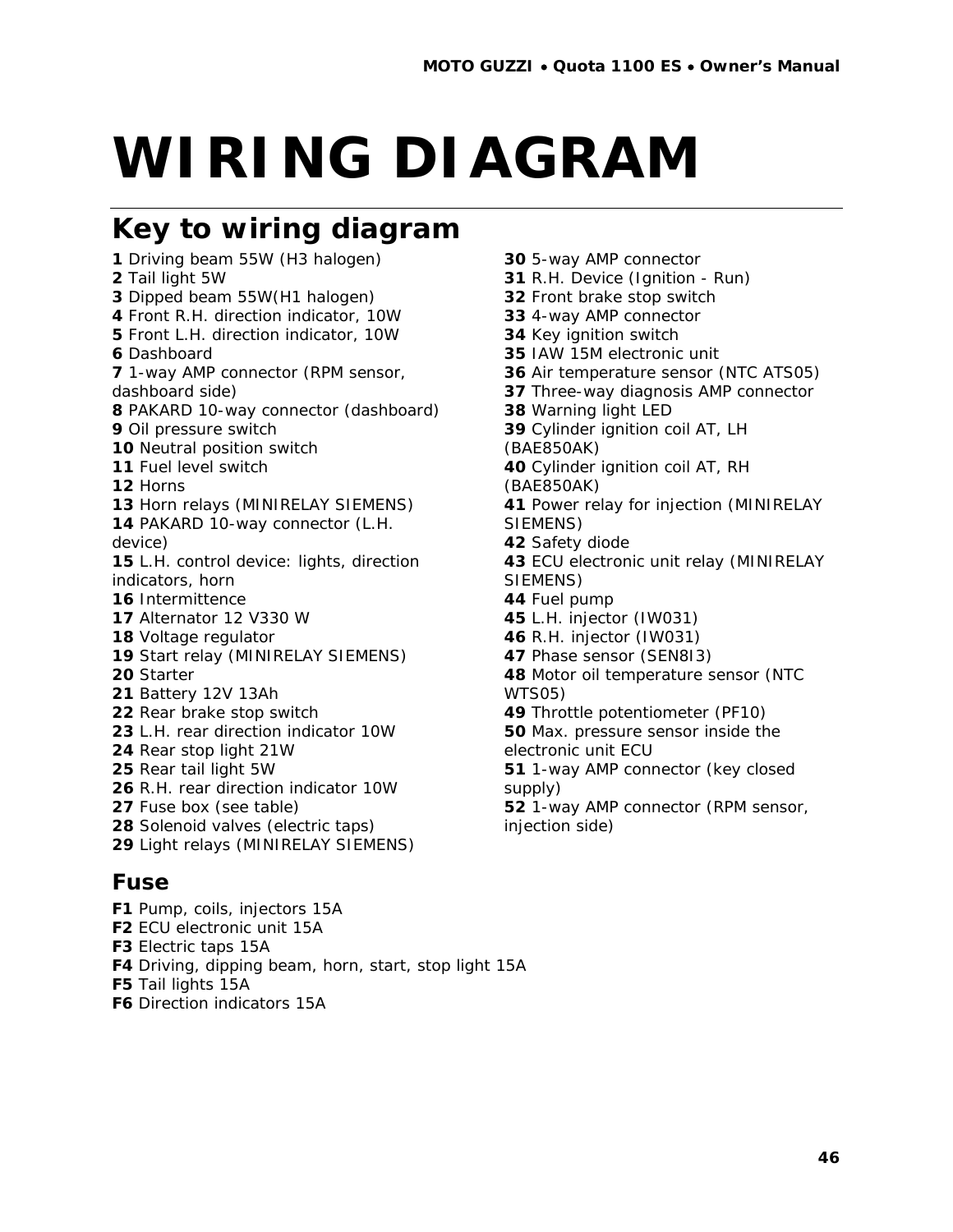#### **MOTO GUZZI** • **Quota 1100 ES** • **Owner's Manual**

| Arancio         | $=$ | Orange            |
|-----------------|-----|-------------------|
| Azzurro         |     | Light blue        |
| Bianco          | $=$ | White             |
| Giallo          | $=$ | Yellow            |
| Grigio          | =   | Grey              |
| Marrone         | $=$ | Brown             |
| Nero            | $=$ | Black             |
| Rosa            | =   | Pink              |
| Rosso           | =   | Red               |
| Verde           | $=$ | Green             |
| Viola           |     | Violet            |
| Bianco-Azzurro  | $=$ | White-Light blue  |
| Bianco-Giallo   | =   | White-Yellow      |
| Bianco-Marrone  | $=$ | White-Brown       |
| Bianco-Nero     | $=$ | White-Black       |
| <b>Blu-Nero</b> |     | Blue-Black        |
| Giallo-Nero     | $=$ | Yellow-Black      |
| Nero-Grigio     | $=$ | <b>Black-Grey</b> |
| Rosso-Bianco    | $=$ | Red-White         |
| Rosso-Blu       | =   | Red-Blue          |
| Rosso-Giallo    | $=$ | Red-Yellow        |
| Rosso-Nero      | =   | Red-Black         |
| Rosso-Verde     | $=$ | Red-Green         |
| Verde-Grigio    |     | Green-Grey        |
| Verde-Nero      | $=$ | Green-Black       |
| Rosa-Nero       |     | Pink-Black        |
| Marrone-Nero    | =   | Brown-Black       |
| Bianco-Blu      | $=$ | White-Blue        |
| Bianco-Verde    |     | White-Green       |